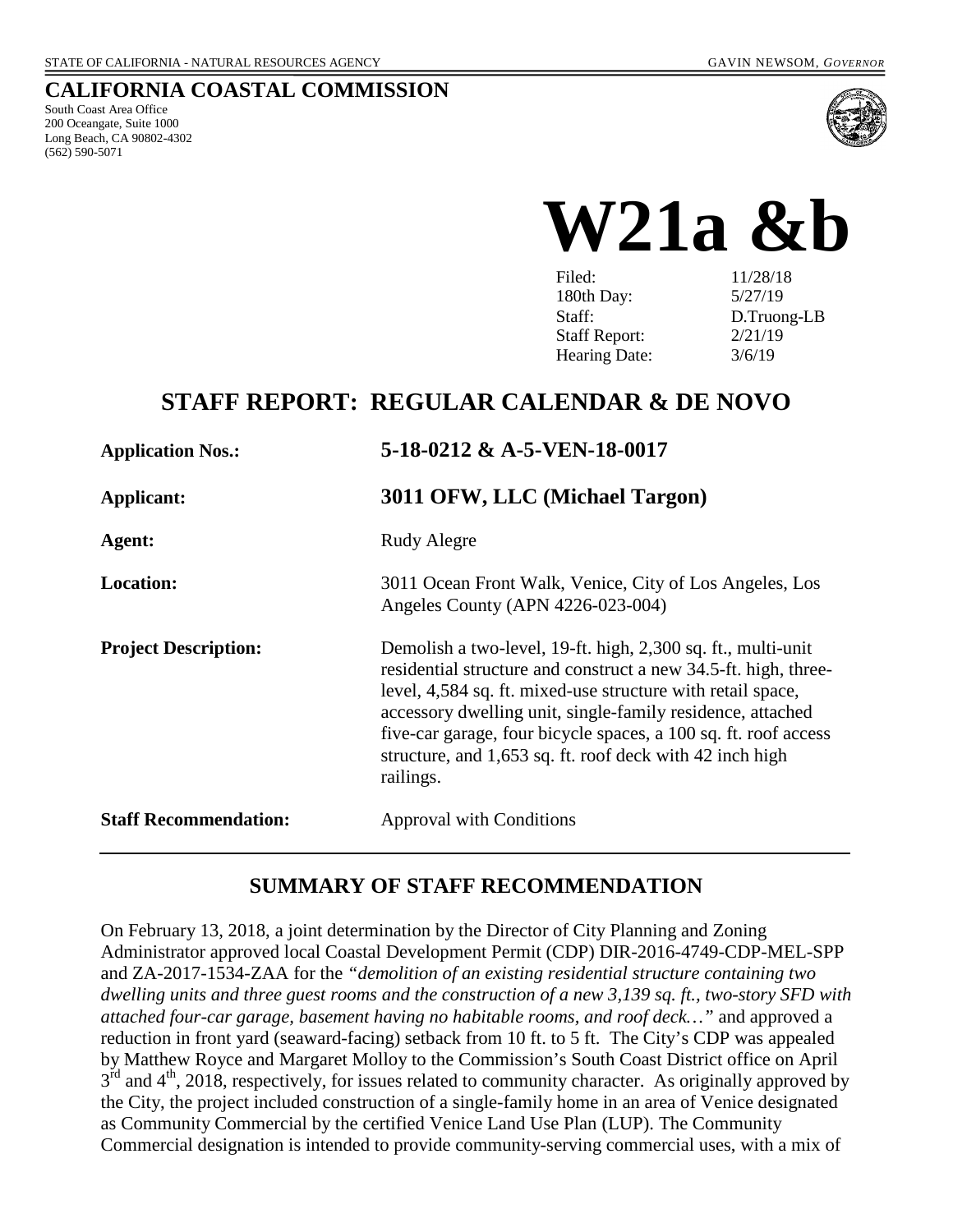residential and visitor-serving uses. On June 7, 2018, the Commission found substantial issue on the grounds on which the appeals were filed. This is the combined staff report for the de novo hearing (for the appeal) and for the dual permit application.

The project site is located in the Marina Peninsula subarea identified in the certified Venice LUP within the City of Los Angeles. The site fronts a 500-ft. wide sandy beach, and is located approximately 114 ft. away from the Venice Pier and Washington Boulevard. A mix of multi-story multi-family housing, commercial structures, and visitor-serving uses characterizes this neighborhood.

The primary issues raised by the project involve community character, public access, and coastal hazards. Subsequent to the appeal hearing, the applicant worked with Commission staff to substantially revise the project. As revised, the applicant proposes to construct a mixed-use structure resulting in a 300 sq. ft. retail space, 200 sq. ft. accessory dwelling unit (ADU), 3,264 sq. ft. single-family home with attached five-car parking garage, four bicycle stalls, and 100 sq. ft. roof access structure with roof deck. The entire structure, including upper floor balconies, will be set back five feet from the front yard property line that faces Ocean Front Walk (OFW). In addition, the beach-fronting structure may be subject to inland flooding in the future due to shoaling from increased storm events and anticipated sea level rise. In order to minimize risks to life and property in a high flood hazard zone, the Commission imposes **Special Condition 5** for the applicant to waive any rights to a shoreline protective device and to remove the development authorized by this permit if it is threatened by coastal hazards.

As revised and conditioned, the proposed structure would be compatible with the community character of the area and is designed to assure structural stability for the next 75 years, while also minimizing impacts to visual resources, public access, and coastal hazards to beach-fronting property. Therefore, staff recommends **approval** of the proposed CDP with **eight (8)** special conditions. The special conditions would require the applicant to: **1)** submit final revised design plans; **2)** recognize that no private development shall occur on the public right-of-way (Ocean Front Walk) at any time; **3)** submit a final transportation management plan; **4)** landscape with native and/or non-native and non-invasive drought-tolerant plants; **5)** conduct construction best management practices (BMPs) to minimize impacts to coastal waters; **6)** waive any rights to construct a future shoreline protective device for ocean-front properties; **7)** assume the risks of development; and **8)** record a deed restriction.

Therefore, the Commission finds that the proposed project, as conditioned, is consistent with the Chapter 3 policies of the Coastal Act. The motion to approve staff recommendation is on Page Four.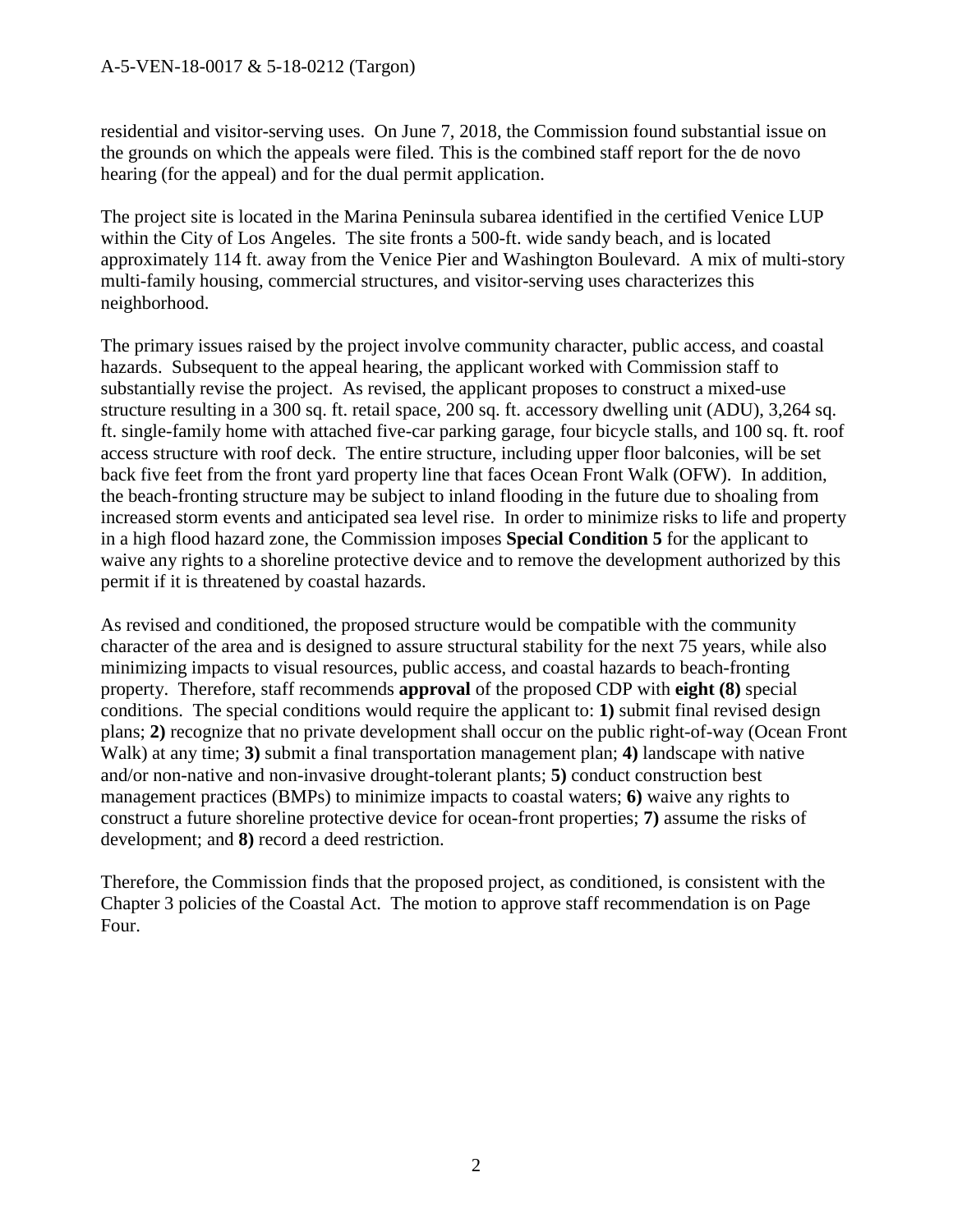# **TABLE OF CONTENTS**

| <b>II.</b> |  |
|------------|--|
|            |  |
|            |  |
|            |  |
|            |  |
|            |  |
|            |  |
|            |  |
|            |  |
|            |  |

### **APPENDICES** - **Substantive File Documents**

Appendix A – GeoSoils, Inc. "Coastal Hazard and Wave Runup Study for 3011 Ocean Front Walk, Venice, City of Los Angeles, California". 29 May 2018.

Appendix B – City of Los Angeles certified Venice Land Use Plan, 6/14/2001.

### **EXHIBITS**

[Exhibit 1 – Vicinity Map](https://documents.coastal.ca.gov/reports/2019/3/w21a&b/w21a&b-3-2019-exhibits.pdf) [Exhibit 2 – Revised Site Plan](https://documents.coastal.ca.gov/reports/2019/3/w21a&b/w21a&b-3-2019-exhibits.pdf) [Exhibit 3 – Parking Management Plan](https://documents.coastal.ca.gov/reports/2019/3/w21a&b/w21a&b-3-2019-exhibits.pdf) [Exhibit 4 – CoSMoS Flood projections](https://documents.coastal.ca.gov/reports/2019/3/w21a&b/w21a&b-3-2019-exhibits.pdf)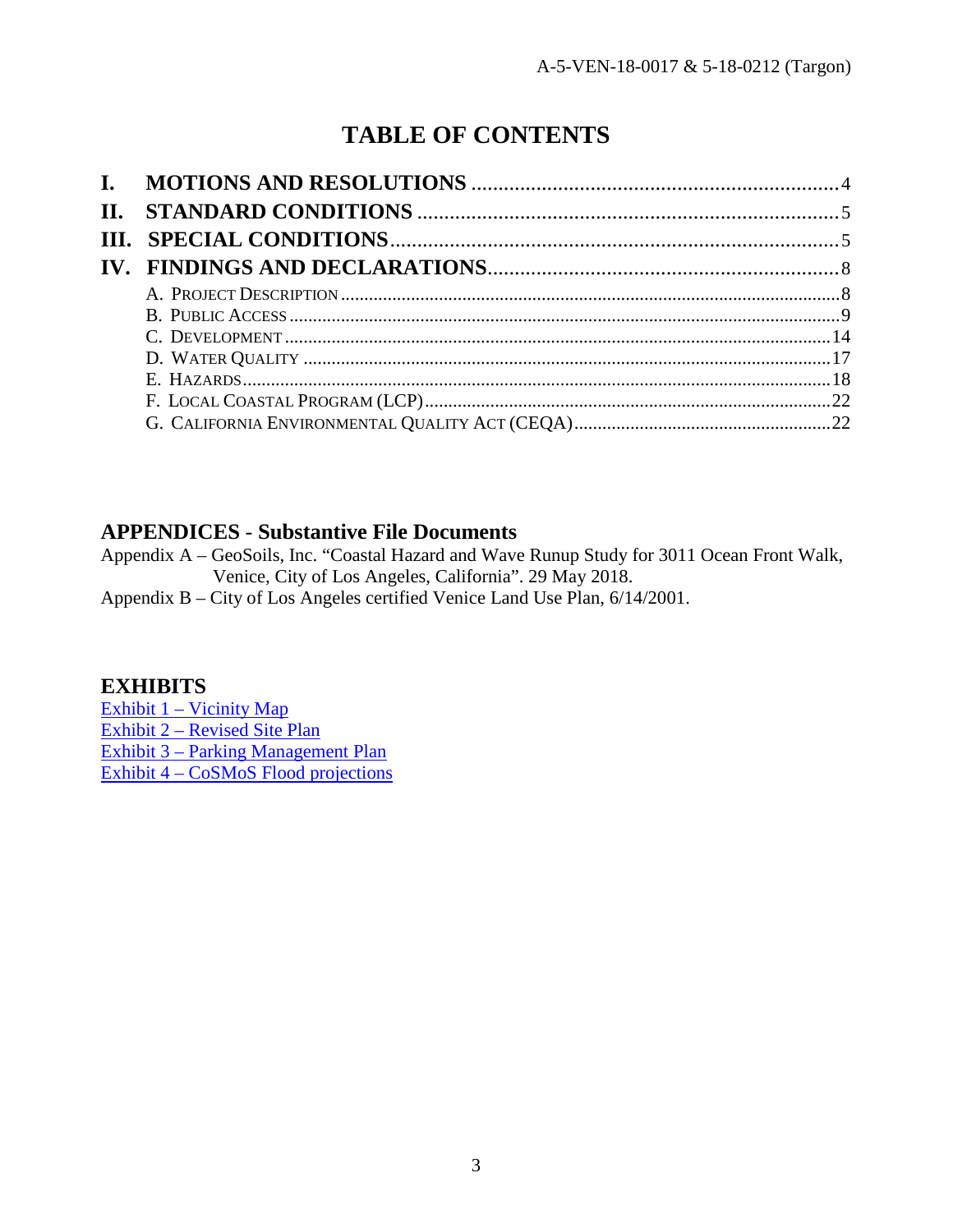### <span id="page-3-0"></span>**I. MOTION AND RESOLUTION – DE NOVO PERMIT A-5-VEN-18-0017**

**Motion:** *I move that the Commission approve Coastal Development Permit Application No. A-5-VEN-18-0017 subject to the conditions set forth in the staff recommendations.*

Staff recommends a **YES** vote. Passage of this motion will result in conditional approval of the permit and adoption of the following resolution and findings. The motion passes only by affirmative vote of affirmative vote of a majority of the Commissioners present.

#### **Resolution:**

*The Commission hereby approves Coastal Development Permit Application No. A-5- VEN-18-0017 for the proposed development and adopts the findings set forth below on grounds that the development would be in conformity with the policies of Chapter 3 of the Coastal Act and will not prejudice the ability of the local government having jurisdiction over the area to prepare a Local Coastal Program conforming to the provisions of Chapter 3.* 

### **II. MOTION AND RESOLUTION – DUAL PERMIT 5-18-0212**

**Motion:** *I move that the Commission approve the Coastal Development Permit Application No. 5-18-0212 subject to the conditions set forth in the staff recommendations.*

Staff recommends a **YES** vote. Passage of this motion will result in conditional approval of the permit and adoption of the following resolution and findings. The motion passes only by affirmative vote of affirmative vote of a majority of the Commissioners present.

#### **Resolution:**

*The Commission hereby approves Coastal Development Permit No. 5-18-0212 and adopts the findings set forth below on grounds that the development as conditioned will be in conformity with the policies of Chapter 3 of the Coastal Act and will not prejudice the ability of the local government having jurisdiction over the area to prepare a Local Coastal Program conforming to the provisions of Chapter 3. Approval of the permit complies with the California Environmental Quality Act because either 1) feasible mitigation measures and/or alternatives have been incorporated to substantially lessen any significant adverse effects of the development on the environment, or 2) there are no further feasible mitigation measures or alternatives that would substantially lessen any significant adverse impacts of the development on the environment.*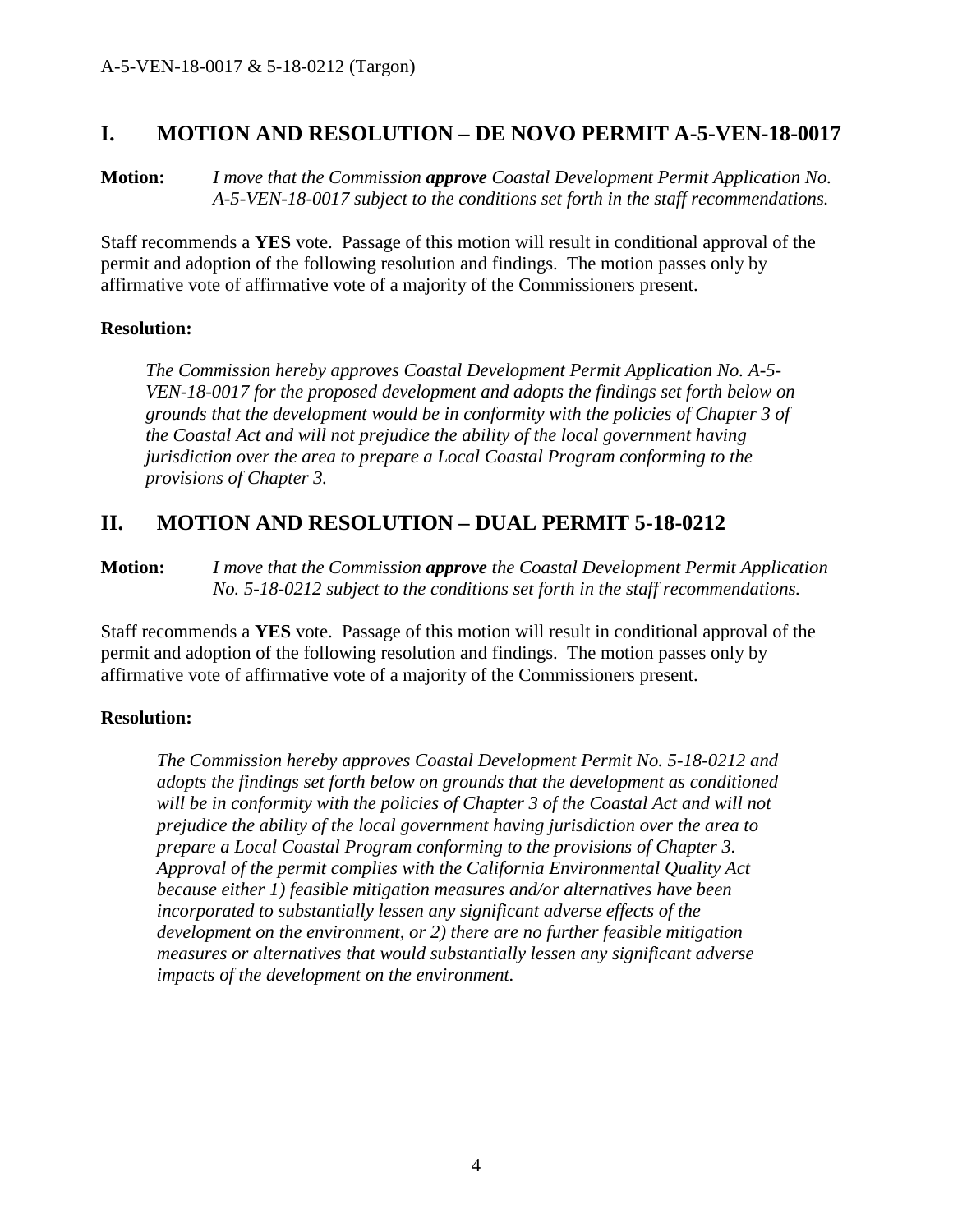## <span id="page-4-0"></span>**II. STANDARD CONDITIONS**

This permit is granted subject to the following standard conditions:

- 1. **Notice of Receipt and Acknowledgment**. The permit is not valid and development shall not commence until a copy of the permit, signed by the permittee or authorized agent, acknowledging receipt of the permit and acceptance of the terms and conditions, is returned to the Commission office.
- 2. **Expiration.** If development has not commenced, the permit will expire two years from the date on which the Commission voted on the application. Development shall be pursued in a diligent manner and completed in a reasonable period of time. Application for extension of the permit must be made prior to the expiration date.
- 3. **Interpretation.** Any questions of intent of interpretation of any condition will be resolved by the Executive Director or the Commission.
- 4. **Assignment.** The permit may be assigned to any qualified person, provided assignee files with the Commission an affidavit accepting all terms and conditions of the permit.
- 5. **Terms and Conditions Run with the Land.** These terms and conditions shall be perpetual, and it is the intention of the Commission and the permittee to bind all future owners and possessors of the subject property to the terms and conditions.

## <span id="page-4-1"></span>**III. SPECIAL CONDITIONS**

This permit is granted subject to the following special conditions:

<span id="page-4-2"></span>**1. Submittal of Revised Final Plans.** PRIOR TO ISSUANCE OF THIS COASTAL DEVELOPMENT PERMIT, the applicant shall submit, for the review and written approval of the Executive Director, two (2) complete full-size sets of final project plans, including site plans and elevations, which substantially conform with the plans submitted to the Commission, titled *3011 Ocean Front Walk* dated *September 11, 2018*. The revised final plans shall also identify the existing 5-ft. structural setback from Ocean Front Walk and building setbacks at the site in addition to reducing the floor area so it does not exceed 3,780 sq. ft. All revised plans shall be prepared and certified by a licensed professional or professionals as applicable (e.g., architect, surveyor, geotechnical engineer), based on current information and professional standards, and shall be certified to ensure that they are consistent with the Commission's approval and with the recommendations of any required technical reports.

The permittee shall undertake development in conformance with the approved final plans unless the Commission amends this permit or the Executive Director provides a written determination that no amendment is legally required for any proposed minor deviations.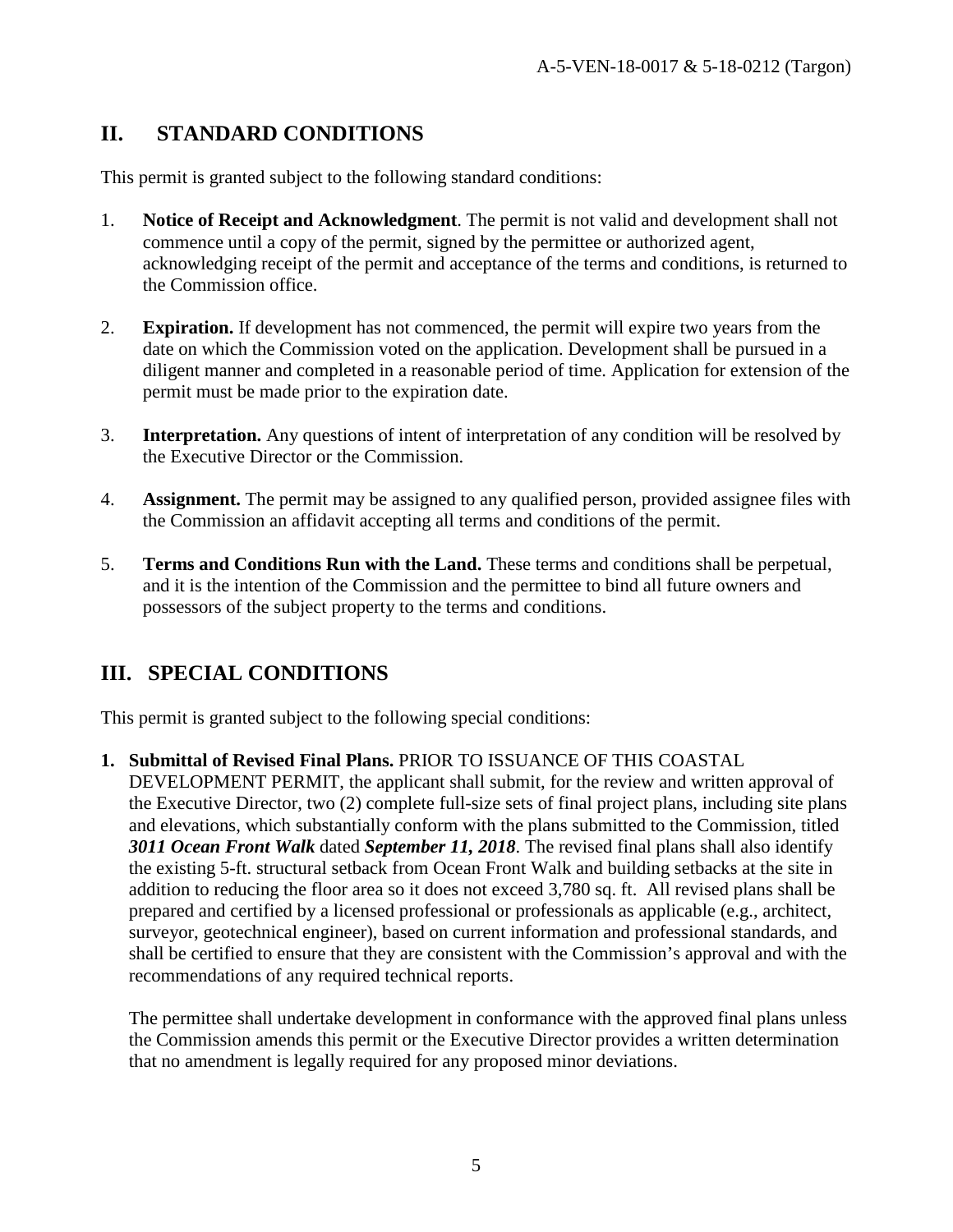- <span id="page-5-0"></span>**2. Ocean Front Walk**. Private use or development of the public right-of-way of Ocean Front Walk is not permitted. Unpermitted off-site development includes, but is not limited to, construction, storage, landscaping and posting of signs.
- <span id="page-5-1"></span>**3. Final Transportation Management Plan.** PRIOR TO ISSUANCE OF THIS COASTAL DEVELOPMENT PERMIT, the applicant shall submit, for the review and written approval of the Executive Director, a final transportation management plan that substantially conforms with the written plan submitted to the Commission, titled *Transportation Management Plan* received *October 29, 2018*. The revised final plans shall also identify hours of operation for the retail space and associated parking spaces, parking attendant responsibilities, and methods of public transportation incentives for employees. The permittee shall undertake development in conformance with the approved final plans unless the Commission amends this permit or the Executive Director provides a written determination that no amendment is legally required for any proposed minor deviations.
- <span id="page-5-2"></span>**4. Landscaping.** Any future landscaping of the site shall be consistent with the following:
	- A. Vegetated landscaped areas shall consist of native plants or non-native drought tolerant plants, which are non-invasive. No plant species listed as problematic and/or invasive by the California Native Plant Society (http://www.CNPS.org/), the California Invasive Plant Council (formerly the California Exotic Pest Plant Council) (http://www.cal-ipc.org/), or as may be identified from time to time by the State of California shall be employed or allowed to naturalize or persist on the site. No plant species listed as a "noxious weed" by the State of California or the U.S. Federal Government shall be utilized within the property. All plants shall be low water use plants as identified by California Department of Water Resources (See: http://www.water.ca.gov/wateruseefficiency/docs/wucols00.pdf).
	- B. Use of reclaimed water for irrigation is encouraged. If using potable water for irrigation, only drip or microspray irrigation systems may be used. Other water conservation measures shall be considered, such as weather based irrigation controllers.
- <span id="page-5-3"></span>**5. Construction and Pollution Prevention Plan**. **Construction Responsibilities and Debris Removal.** The permittee shall comply with the following construction related requirements:
	- A. No demolition or construction materials, equipment, debris, or waste shall be placed or stored where it may enter sensitive habitat, receiving waters or a storm drain, or be subject to wave, wind, rain or tidal erosion and dispersion.
	- B. Any and all debris resulting from demolition or construction activities, and any remaining construction material, shall be removed from the project site within 24 hours of completion of the project.
	- C. Demolition or construction debris and sediment shall be removed from work areas each day that demolition or construction occurs to prevent the accumulation of sediment and other debris that may be discharged into coastal waters.
	- D. All trash and debris shall be disposed in the proper trash and recycling receptacles at the end of every construction day.
	- E. The applicant shall provide adequate disposal facilities for solid waste, including excess concrete, produced during demolition or construction.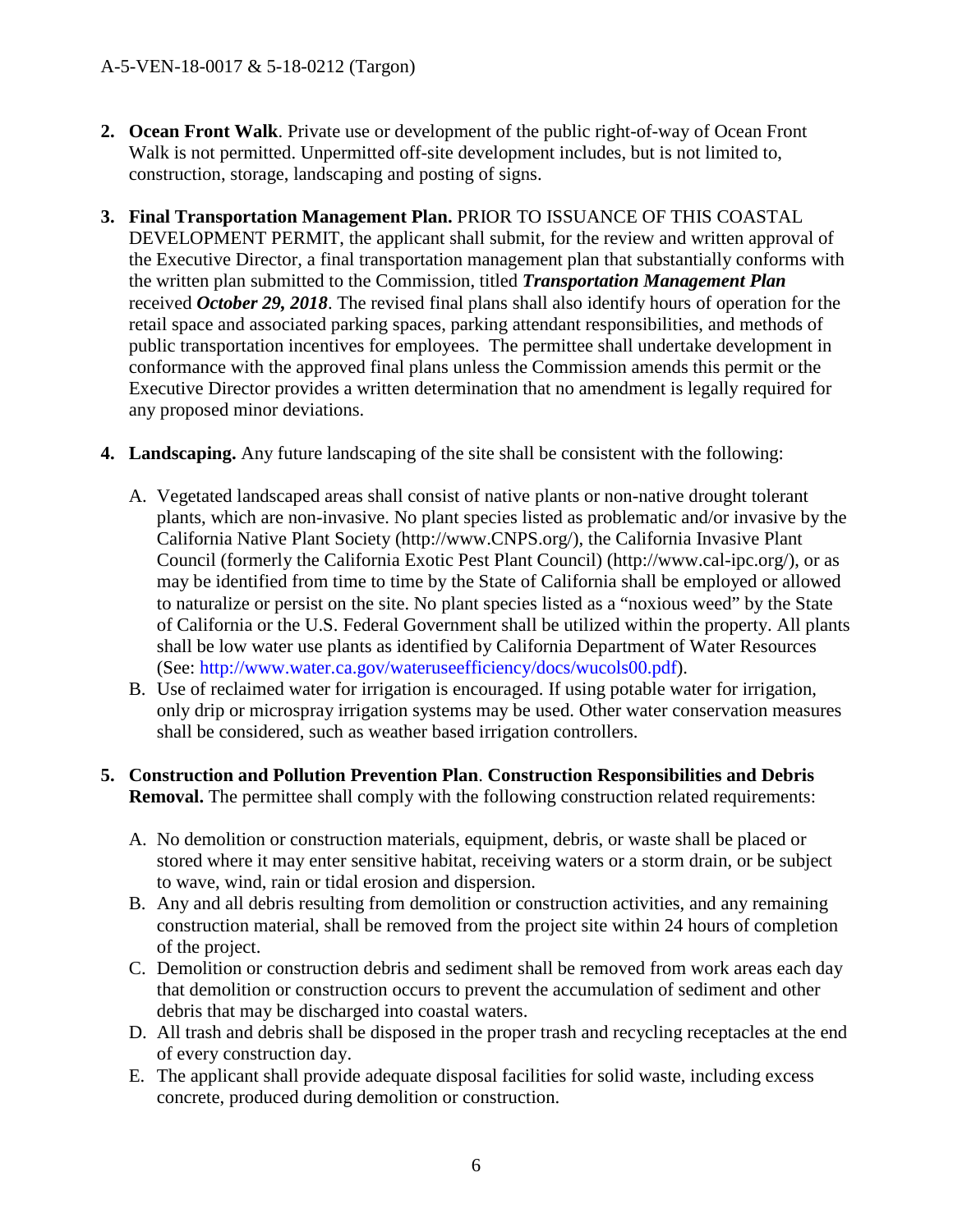- F. Debris shall be disposed of at a legal disposal site or recycled at a recycling facility. If the disposal site is located in the coastal zone, a coastal development permit or an amendment to this permit shall be required before disposal can take place unless the Executive Director determines that no amendment or new permit is legally required.
- G. Machinery and equipment shall be maintained and washed in confined areas specifically designed to control runoff. Thinners or solvents shall not be discharged into sanitary or storm sewer systems.
- H. The discharge of any hazardous materials into any receiving waters shall be prohibited.
- I. Spill prevention and control measures shall be implemented to ensure the proper handling and storage of petroleum products and other construction materials. Measures shall include a designated fueling and vehicle maintenance area with appropriate berms and protection to prevent any spillage of gasoline or related petroleum products or contact with runoff. The area shall be located as far away from the receiving waters and storm drain inlets as possible.
- J. Best Management Practices (BMPs) and Good Housekeeping Practices (GHPs) designed to prevent spillage and/or runoff of demolition or construction-related materials, and to contain sediment or contaminants associated with demolition or construction activity, shall be implemented prior to the on-set of such activity.
- K. All BMPs shall be maintained in a functional condition throughout the duration of construction activity.

#### <span id="page-6-0"></span>**6. No Future Shoreline Protective Devices**.

- A. By acceptance of this Permit, the applicant agrees, on behalf of itself and all successors and assigns, that no shoreline protective device(s) shall be constructed to protect the development approved pursuant to Coastal Development Permit Nos. A-5-VEN-18-0017 and 5-18-0212 including in the event that the development is threatened with damage or destruction from waves, erosion, storm conditions, liquefaction, landslides, or other coastal hazards in the future, and as may be exacerbated by sea level rise. By acceptance of this Permit, the applicant hereby waives, on behalf of itself and all successors and assigns, any rights to construct such devices that may exist under applicable law.
- B. By acceptance of this permit, the applicant further agrees, on behalf of itself and all successors and assigns, that the landowner(s) shall remove the development authorized by this permit, including the residence, garage, foundations, and hardscape if: (a) any government agency has ordered that the structures are not to be occupied due to coastal hazards, or if any public agency requires the structures to be removed; (b) essential services to the site can no longer feasibly be maintained (e.g., utilities, roads); (c) the development is no longer located on private property due to the migration of the public trust boundary; (d) removal is required pursuant to LCP policies for sea level rise adaptation planning; or (e) the development would require a shoreline protective device to prevent a-d above.
- C. Prior to removal, the permittee shall submit two copies of a Removal Plan to the Executive Director for review and written approval. The Removal Plan shall clearly describe the manner in which such development is to be removed and the affected area restored so as to best protect coastal resources, including the Pacific Ocean. In the event that portions of the development fall to the beach or ocean before they are removed, the landowner shall remove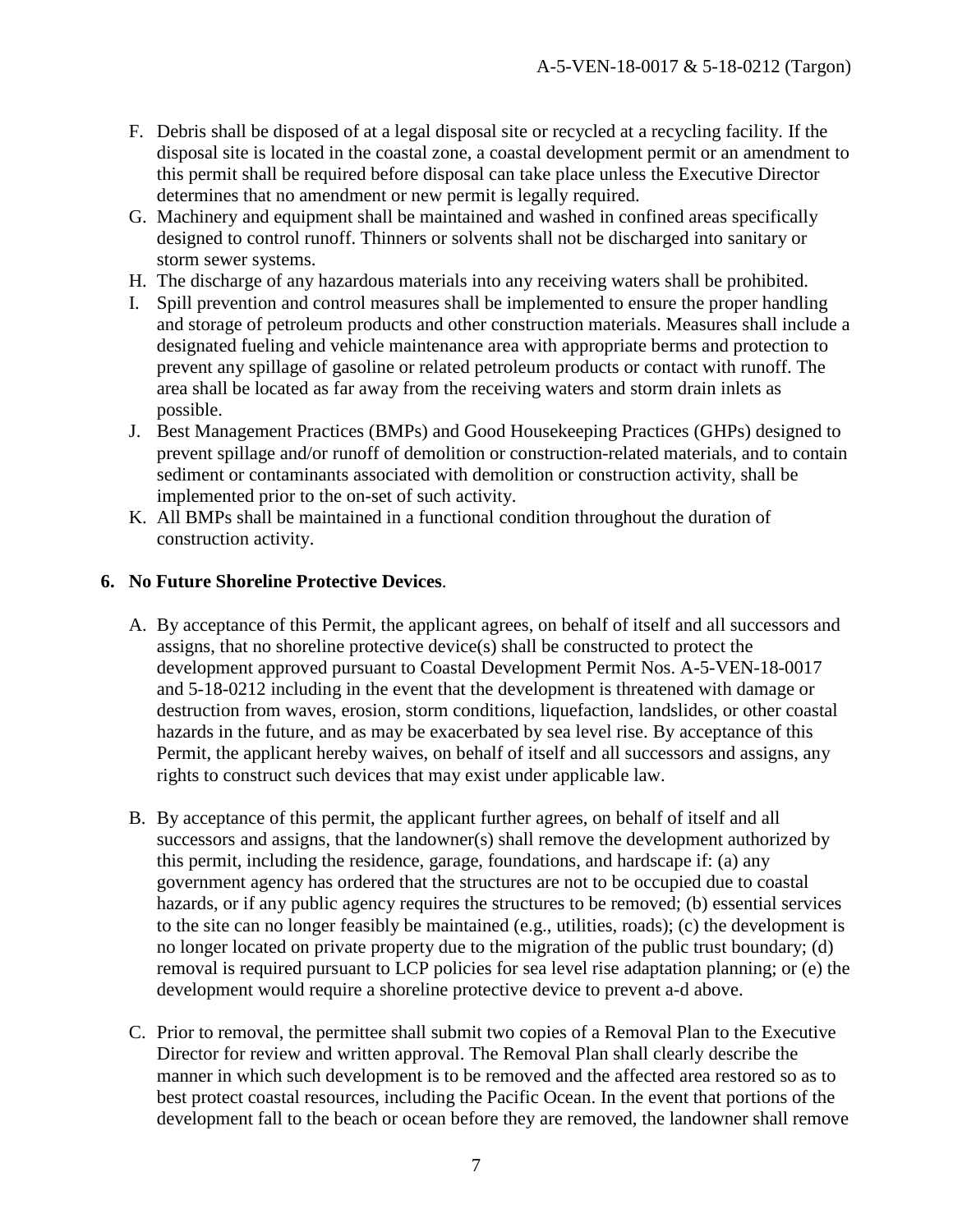all recoverable debris associated with the development from the beach and ocean and lawfully dispose of the material in an approved disposal site. Such removal shall require a coastal development permit.

- <span id="page-7-2"></span>**7. Assumption of Risk, Waiver of Liability and Indemnity**. By acceptance of this permit, the applicant acknowledges and agrees (i) that the site may be subject to hazards from waves, erosion, earth movement, storms, landslide, liquefaction, flooding, and sea level rise; (ii) to assume the risks to the applicant and the property that is the subject of this permit of injury and damage from such hazards in connection with this permitted development; (iii) to unconditionally waive any claim of damage or liability against the Commission, its officers, agents, and employees for injury or damage from such hazards; and (iv) to indemnify and hold harmless the Commission, its officers, agents, and employees with respect to the Commission's approval of the project against any and all liability, claims, demands, damages, costs (including costs and fees incurred in defense of such claims), expenses, and amounts paid in settlement arising from any injury or damage due to such hazards.
- <span id="page-7-3"></span>**8. Deed Restriction.** PRIOR TO ISSUANCE OF THIS COASTAL DEVELOPMENT PERMIT, the applicant shall submit to the Executive Director for review and approval documentation demonstrating that the landowners have executed and recorded against the parcel(s) governed by this permit a deed restriction, in a form and content acceptable to the Executive Director: (1) indicating that, pursuant to this permit, the California Coastal Commission has authorized development on the subject property, subject to terms and conditions that restrict the use and enjoyment of that property; and (2) imposing the Special Conditions of this permit as covenants, conditions and restrictions on the use and enjoyment of the Property. The deed restriction shall include a legal description of the entire parcel or parcels governed by this permit. The deed restriction shall also indicate that, in the event of an extinguishment or termination of the deed restriction for any reason, the terms and conditions of this permit shall continue to restrict the use and enjoyment of the subject property so long as either this permit or the development it authorizes, or any part, modification, or amendment thereof, remains in existence on or with respect to the subject property.

## <span id="page-7-1"></span><span id="page-7-0"></span>**IV. FINDINGS AND DECLARATIONS**

### **A. PROJECT DESCRIPTION**

The applicant proposes to demolish the existing two-level, 19-ft. high, 2,300 sq. ft. multi-unit structure, with two dwelling units and three guest rooms, and construct a new three-level, 34.5-ft. high, 4,584 sq. ft. mixed-use structure including a 300 sq. ft. retail space, a 200 sq. ft. ADU on the first level, and a two-level 3,264 sq. ft. single-family residence with an attached 686 sq. ft. five-car garage, four bicycle parking spaces, and a 100 sq. ft. roof access structure (RAS) with 1,653 sq. ft. roof deck and 42-in. high deck railings. The on-site parking would be accessed through the rear alley (Speedway) with no proposed curb cuts. The first level of the proposed structure would be set back 5-ft. from the front yard property line adjacent to OFW; in addition, the second and third level balconies, including roof deck, would be set back 5-ft. from the front yard property line. The rear yard would be set back 2.5 ft. from the property line, and the side yards would be set back 3 ft. on each side (**[Exhibit 2](https://documents.coastal.ca.gov/reports/2019/3/w21a&b/w21a&b-3-2019-exhibits.pdf)**).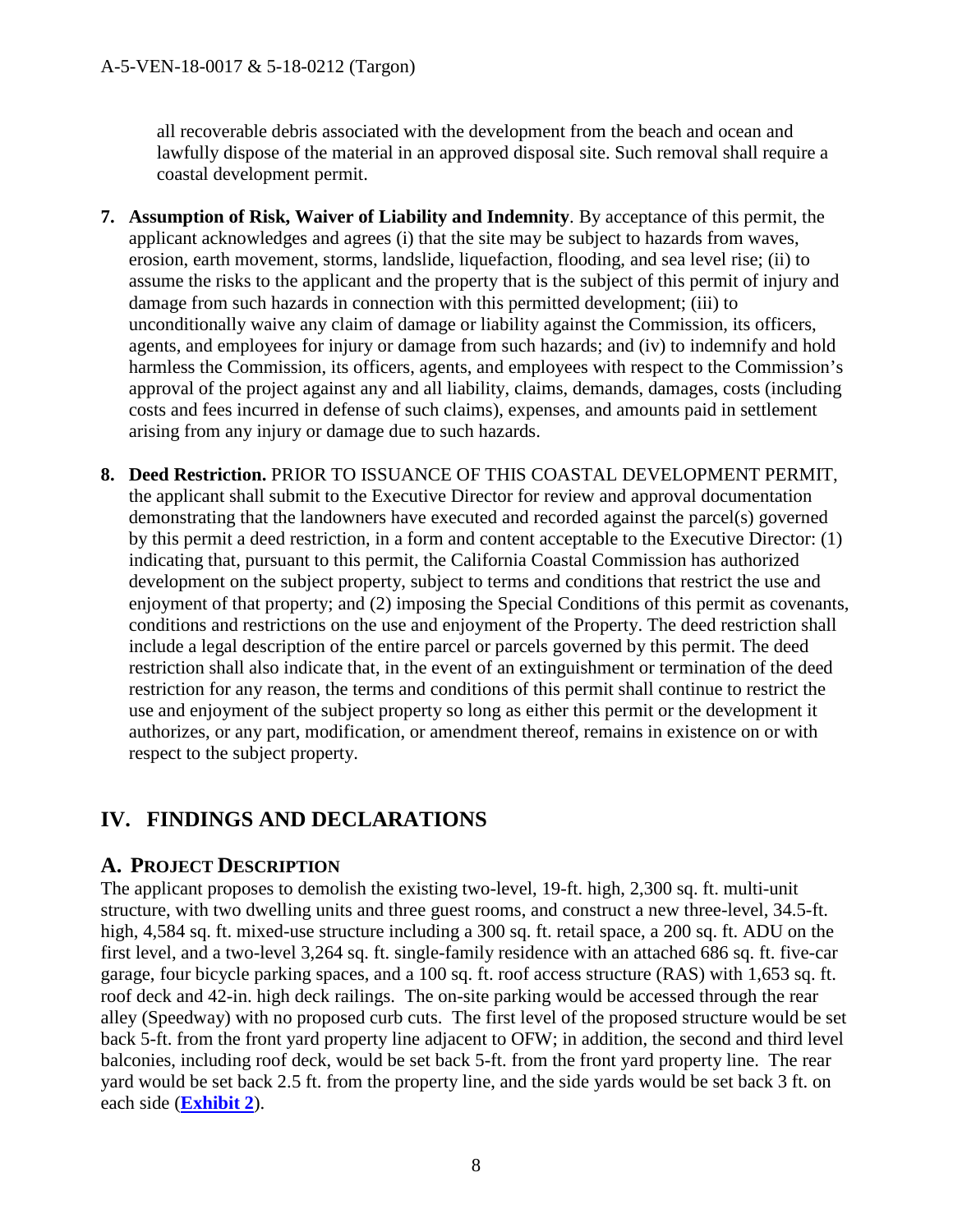The subject site is a 2,520 sq. ft. beach-fronting lot located between OFW (the Venice Boardwalk) and Speedway (**[Exhibit 1](https://documents.coastal.ca.gov/reports/2019/3/w21a&b/w21a&b-3-2019-exhibits.pdf)**). There is an approximately 500-ft. wide sandy beach between the property and the ocean. A paved public beach access parking lot is located on the sandy beach fronting the subject site, and provides direct access to the Venice Pier, which is approximately 114 ft. away. The property is located in the Marina Peninsula subarea of Venice within the City of Los Angeles and is designated Community Commercial by the certified Venice LUP. A mix of multistory, multi-family housing, commercial structures, and visitor-serving uses characterize this neighborhood.

#### **Site History**

In 1965, a Certificate of Occupancy was issued for the property for the existing two-story, 2,300 sq. ft., duplex with three guest rooms. According to the applicant's plans, the existing structure shows five separate units with two one-bedroom units and three studio units. The record is unclear regarding the conversion of the structure from a duplex with three guest rooms to a five-unit building with no guest rooms. The current owner purchased the property in 2015 and is unaware of when the conversion of the structure took place.

On February 13, 2018, the City approved local CDP DIR-2016-4749-CDP-MEL-SPP for the demolition of a two-unit residential structure with three guest rooms and the construction of a 3,139 sq. ft. single-family residence with an attached four-car garage over a basement, and ZA-2017- 1534-ZAA for a reduction of a front yard setback from 10 ft. to 5 ft. On March 7, 2018, the Commission South Coast Office received the City's notice of final action. On April 3<sup>rd</sup> and 4<sup>th</sup>, two appeals were filed on the grounds that the City-approved project was inconsistent with community character in that the single-family home would not encourage local residents to live and work an area that allows a mix of visitor-serving and residential uses, reducing traffic congestion and burden on coastal resources. On June 7, 2018, the Commission found substantial issue with regard to the grounds on which the appeals were filed. Subsequently, the applicant provided project alternatives to address the issues raised in the appeals. The alternatives included a new duplex structure, renovating the entire structure to maintain five residential units, new mixed retail and residential (single-family home with accessory dwelling unit (ADU)) use, and new mixed retail and residential (single-family home). The applicant could not meet the parking requirements for the five residential units. Thus, the applicant proposed a new mixed-use structure with a commercial retail space, an ADU and a single-family home as described above as the most feasible option to maintain density onsite and encourage visitor-serving uses in the coastal zone. The standard of review for the proposed project is Chapter 3 of the Coastal Act and the certified Venice LUP is used a guidance.

### <span id="page-8-0"></span>**B. PUBLIC ACCESS**

Section 30211 of the Coastal Act states:

*Development shall not interfere with the public's right of access to the sea where acquired through use or legislative authorization, including, but not limited to, the use of dry sand and rocky coastal beaches to the first line of terrestrial vegetation.* 

Section 30214 of the Coastal Act states, in relevant part: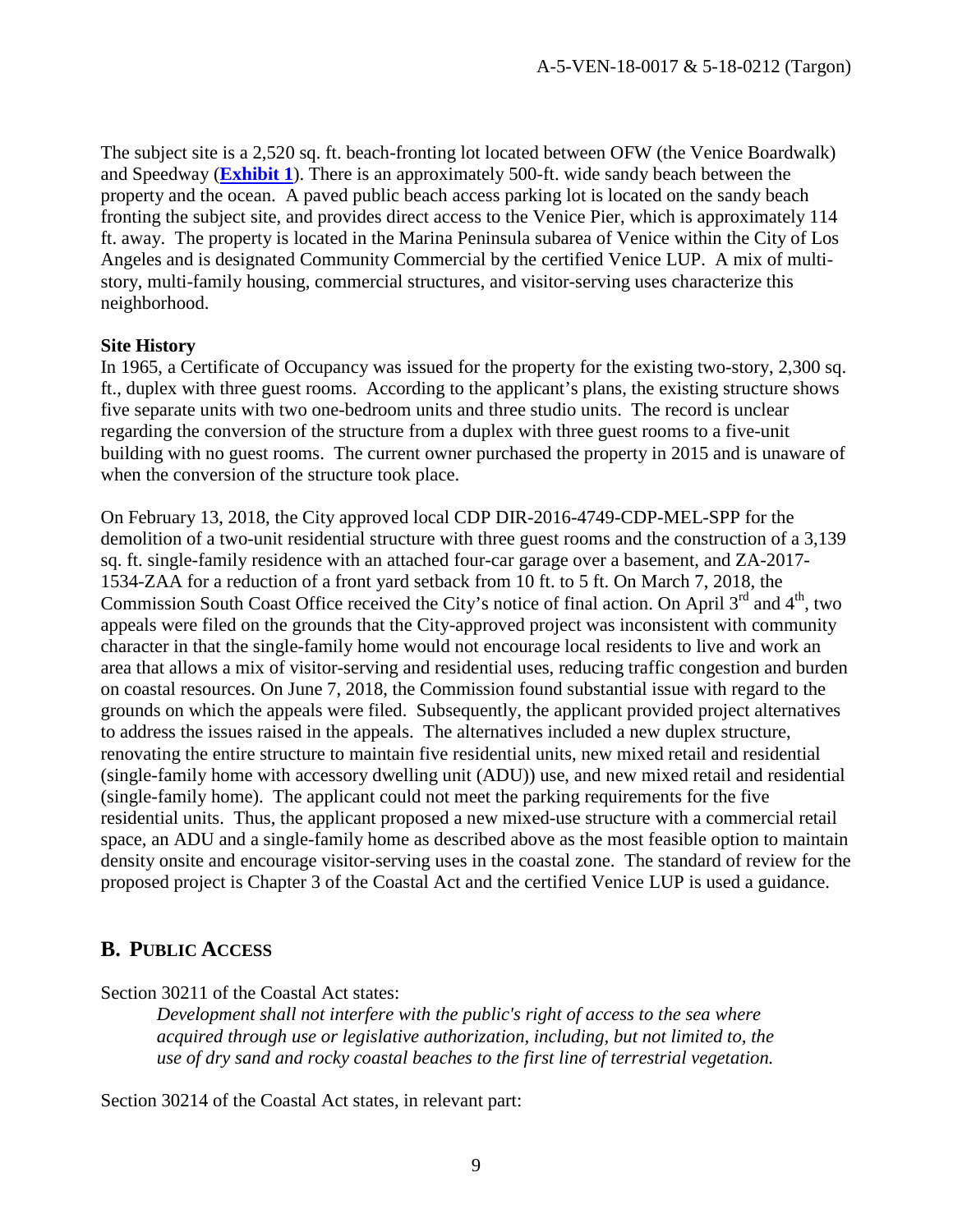*(a) The public access policies of this article shall be implemented in a manner that takes into account the need to regulate the time, place, and manner of public access depending on the facts and circumstances in each case including, but not limited to, the following:* 

*(2) The capacity of the site to sustain use and at what level of intensity. (3) The appropriateness of limiting public access to the right to pass and repass depending on such factors as the fragility of the natural resources in the area and the proximity of the access area to adjacent residential uses.*

#### Section 30222 of the Coastal Act states:

*The use of private lands suitable for visitor-serving commercial recreational facilities designed to enhance public opportunities for coastal recreation shall have priority over private residential, general industrial, or general commercial development, but not over agriculture or coastal-dependent industry.* 

#### Section 30252 of the Coastal Act states:

*The location and amount of new development should maintain and enhance public access to the coast by (1) facilitating the provision or extension of transit service, (2) providing commercial facilities within or adjoining residential development or in other areas that will minimize the use of coastal access roads, (3) providing nonautomobile circulation within the development, (4) providing adequate parking facilities or providing substitute means of serving the development with public transportation, (5) assuring the potential for public transit for high intensity uses such as high-rise office buildings, and by (6) assuring that the recreational needs of new residents will not overload nearby coastal recreation areas by correlating the amount of development with local park acquisition and development plans with the provision of onsite recreational facilities to serve the new development.* 

Section 30253 of the Coastal Act states, in relevant part:

*New development shall… (d) Minimize energy consumption and vehicle miles traveled.*

Venice Certified Land Use Plan Policy II. A. 3. Parking Requirements states: *The parking requirements outlined in the following table shall apply to all new development, any addition and/or change of use. The public beach parking lots and the Venice Boulevard median parking lots shall not be used to satisfy the parking requirements of this policy. Extensive remodeling of an existing use or change of use which does not conform to the parking requirements listed in the table shall be required to provide missing numbers of parking spaces or provide an in-lieu fee payment into the Venice Coastal Parking Impact Trust Fund for the existing deficiency. The Venice Coastal Parking Impact Trust Fund will be utilized for improvement and development of public parking facilities that improve public access to the Venice Coastal Zone.* 

Venice Certified Land Use Plan Policy II. A. 4. Parking Requirements in the Beach Impact Zone, states: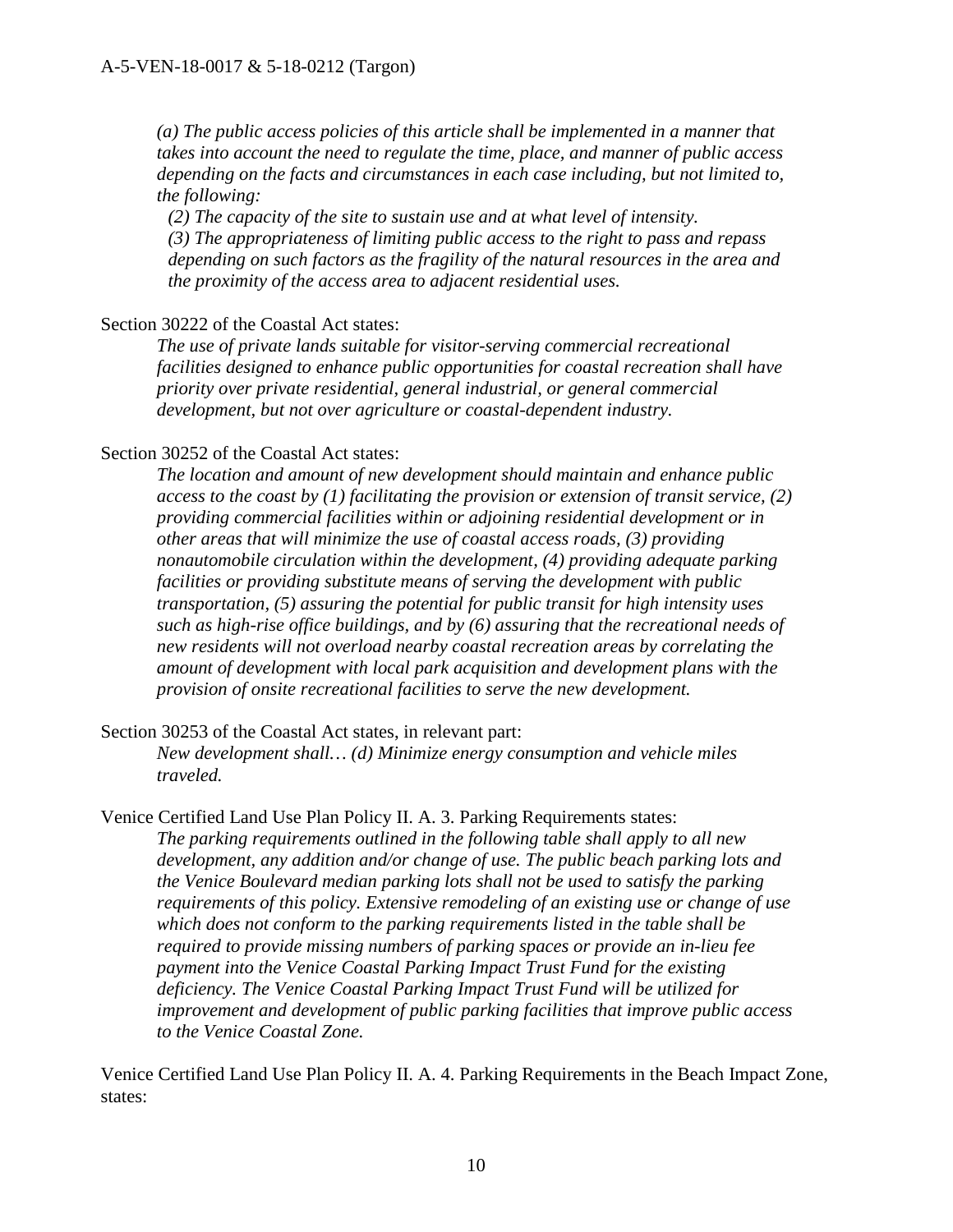*Any new and/or any addition to commercial, industrial, and multiple-family residential development projects within the Beach Impact Zone shall provide additional (in addition to parking required by Policy II.A.3) parking spaces for public use or pay in-lieu fees into the Venice Coastal Parking Impact Trust Fund.* 

*In no event shall the number of BIZ parking spaces (over and above those spaces required by the parking requirements set forth in Policy II.A.3) required for projects of three or more dwelling units, or commercial or industrial projects, be less than one (1) parking space for residential projects and two (2) parking spaces for commercial and industrial projects.* 

#### **OFW Setback**

According to the City of Los Angeles Department of Recreation and Parks, OFW (the Venice Boardwalk) is the second most-visited destination in Southern California after Disneyland, averaging over ten million visitors per year<sup>[1,](#page-10-0)[2](#page-10-1)</sup>. OFW stretches from Marina del Rey to Pacific Palisades and allows visitors and residents alike to recreate and commute, accessing the beach, open air vendors, and commercial storefronts in the coastal zone. The popularity of an urbanized beach environment such as Venice has led to the designation of such areas (Community Commercial, Neighborhood Commercial, and Commercial Artcraft) that encourage local residents to live and work within the same area, further protected under the LUP consistent with Coastal Act. Beachfront structures in this area are directly adjacent to the public walkway, and are legally nonconforming structures that are, in some instances, setback zero (0) ft. from OFW. The City allows administrative approval of a reduction in the front yard setback for new development due to the prevailing pattern of development along this stretch of beachfront homes, many of which were built prior to the Coastal Act. In past permit actions, the Commission has not required a greater setback than what the City has allowed. However, this previous pattern of development has resulted in inadequate setbacks between private and public spaces, which can result in the appearance that the areas designated for public access (OFW in this case) are actually private and thus, inhibiting lateral access along the beach.

Specifically, the City's zoning ordinance LAMC 12.13 requires a 10-ft. front yard setback to provide adequate residential space for light and air, accessibility for firefighters, conserve property values, and promote health, safety and welfare that is aligned with the City's General Plan. However, due to the prevailing pattern of development, the previous City-approved plans allowed the structure to be setback 5 ft. and the second and third floor balconies, including the roof deck, to extend 2.5 ft. further seaward towards OFW. Although the structure is proposed to be setback 5 ft. from OFW, the provision of a 2.5-ft. setback between the private structure on the upper floors and the public area of the sandy beach where OFW is located would not allow adequate space on the applicants' property for normal maintenance, especially considering beachfront structures are especially vulnerable to coastal weathering such as sun-bleaching, tearing from high coastal winds, and rain storms. Consequently, such conditions would require on-going maintenance activities such as painting and other repair and maintenance activities—to occur in the public access way. Property owners would need to place construction equipment such as ladders on the walkway in order to maintain the structure, and without an adequate setback, would temporarily privatize the

 $\overline{a}$ <sup>1</sup> City of Los Angeles, Department of Recreation and Parks. 2016. "Venice Beach". https://www.laparks.org/venice. <sup>2</sup> Venice Chamber of Commerce website. 2017.<http://venicechamber.net/visitors/about-venice/>

<span id="page-10-1"></span><span id="page-10-0"></span>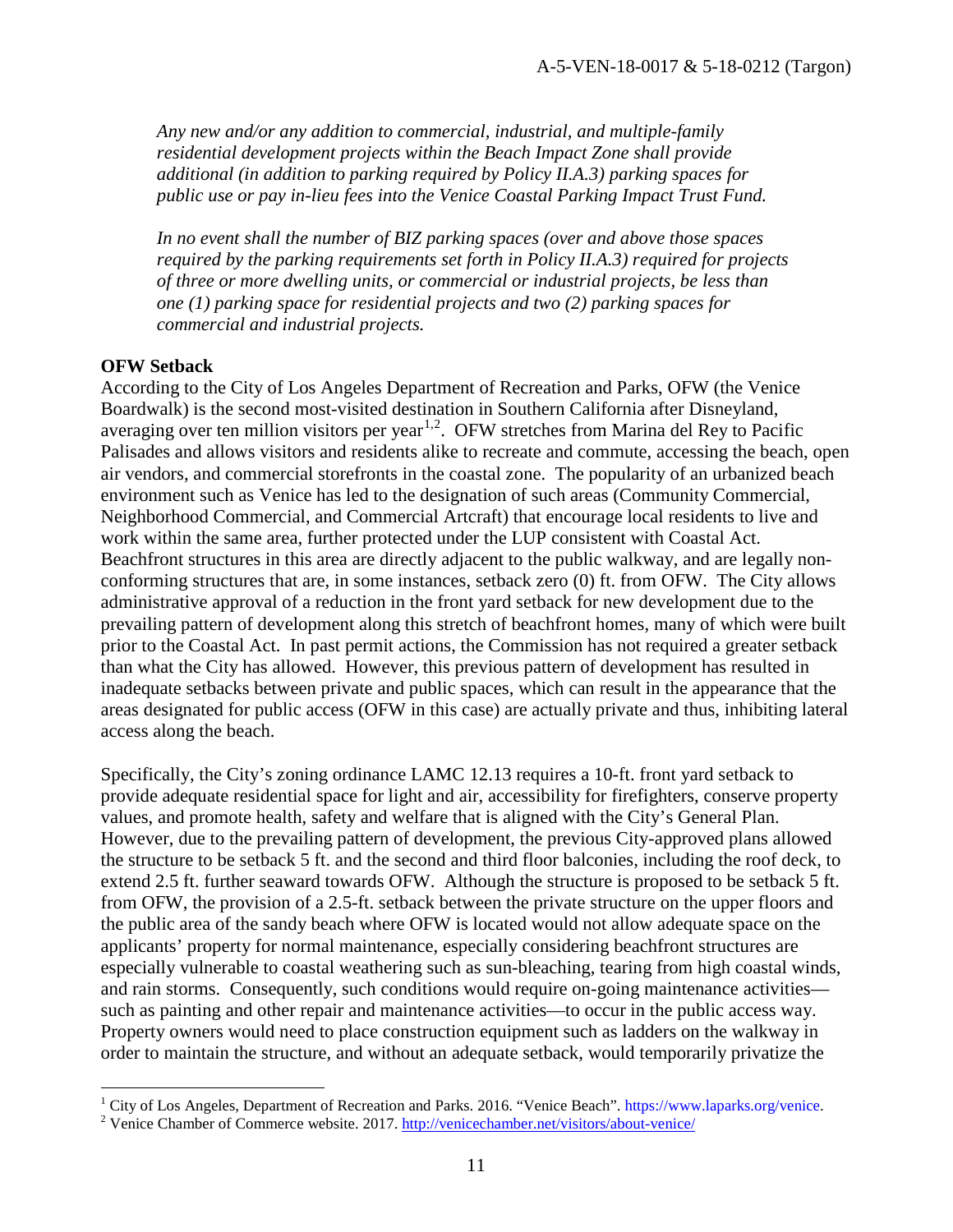public walkway. Further, the lack of an adequate setback between private beachfront development and public access walkways, such as OFW, can result in potential conflicts between users of private property and public access ways by blurring the line between public and private space. The provision of adequate setbacks between private development and areas specifically designated for public access and recreation is critical given the potential for such areas to appear to be private property, and to avoid potential conflicts between private property owners and members of the public. Such provisions have been supported by past Commission actions (*i.e*. CDP No. 5-16-0757 (Greene), A-5-DRL-18-0075 (Playa, LLC)).

In order to address the concern of private development encroaching into the public right-of-way (OFW), the applicant has revised the proposed project so that the entire structure, including the second and third level balconies and the roof deck, would be setback a minimum of 5 ft. from OFW. This would provide a minimum amount of space between the proposed structure and the public walkway as well as provide a small band of non-public space that could be used for future maintenance activities to be conducted at the site or as private space by the applicant without the need to encroach onto the adjacent public walkway. Thus, **[Special Condition 1](#page-4-2)** requires the applicant to submit final revised plans to the Commission that substantially conform to the plans titled *3011 Ocean Front Walk* dated February 11, 2019, showing final site plans and elevations of the revised design. In addition, **[Special Condition 2](#page-5-0)** reinforces that the OFW shall remain public, and that no development shall be allowed to encroach into the public right-of-way adjacent to the site.

### **Parking**

The subject site is a beachfront lot located in between OFW and Speedway (**[Exhibit 1](https://documents.coastal.ca.gov/reports/2019/3/w21a&b/w21a&b-3-2019-exhibits.pdf)**). As identified in the certified Venice LUP, the site is located within the Beach Impact Zone (BIZ). The BIZ identifies areas within the Venice community that are particularly impacted by traffic and in need of parking due to high volumes of visitors and/or residents. The provision of adequate onsite parking required with new development is important to public access because sufficient on-site parking can help minimize access conflicts between residents, workers, and visitors to the area who compete for public street parking in popular coastal areas, such as Venice.

In this case, the applicant proposes a 300 sq. ft. retail commercial space and a single-family residence with an ADU and an attached five-car garage. Table 1 below illustrates the parking demand generated by the proposed project as required by Policies II.A.3 and II.A.4 of the certified LUP as well as the amount of proposed parking spaces.

| --- 0        |                                       |                 |  |
|--------------|---------------------------------------|-----------------|--|
| <b>Use</b>   | <b>Required</b>                       | <b>Proposed</b> |  |
| Retail       | 2 per BIZ<br>2 per retail<br>4 spaces |                 |  |
| ADU          |                                       |                 |  |
| <b>SFR</b>   |                                       |                 |  |
| <b>Total</b> |                                       |                 |  |

Table 1. Parking On-site pursuant to LUP Policy II.A.3

The City does not have a specific policy governing parking requirements for ADUs, nor does the LUP include policies that address parking for ADUs. However, Government Code Section 65852.2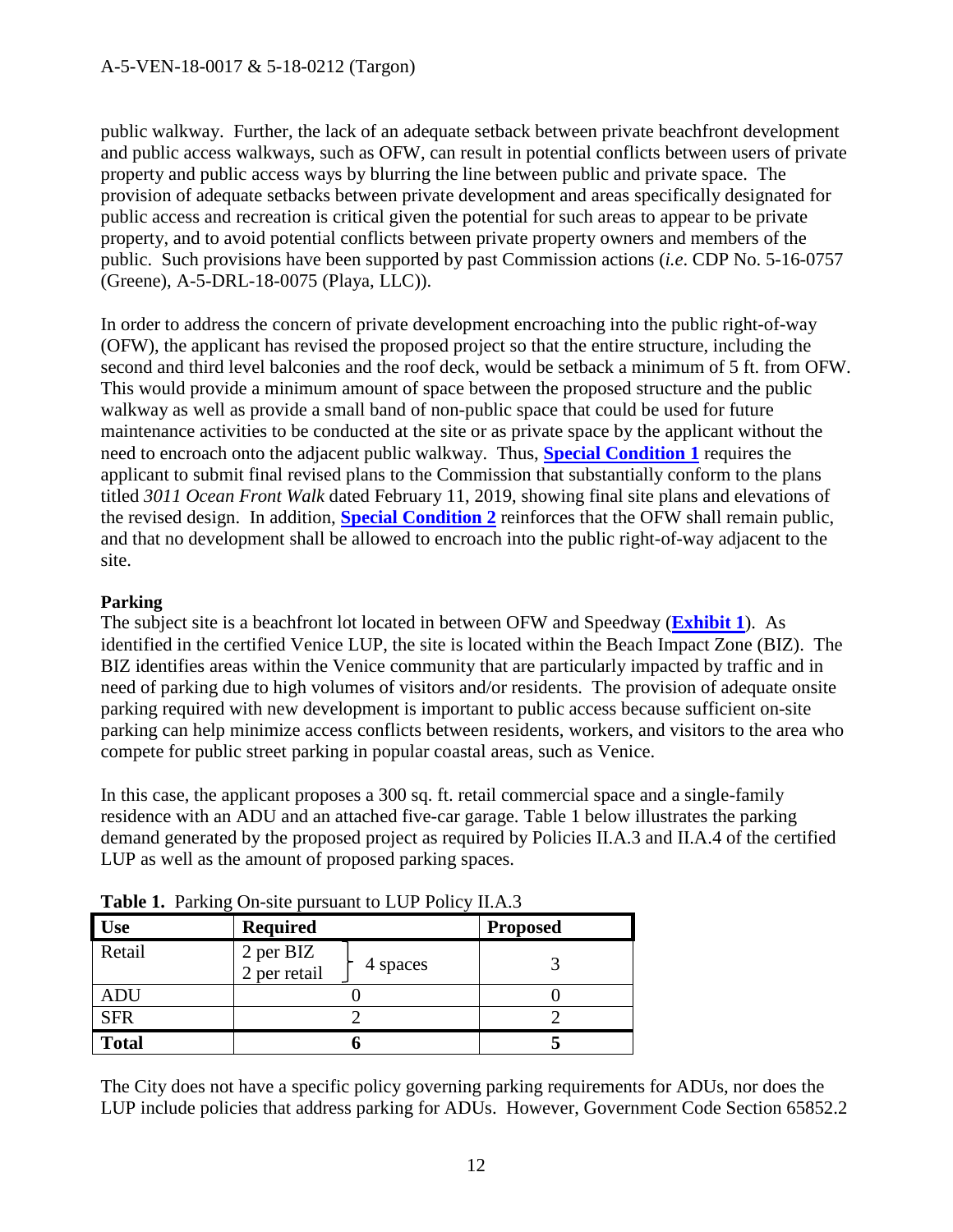authorizes the creation of ADUs and provides for their streamlined review. In general, Government Code Section 65852.2 provides that no parking may be required for an ADU as long the unit is: 1) located within 0.5 mile of public transit, 2) located within an architecturally and historically significant historic district, 3) part of the proposed primary residence, 4) located where on-street parking permits are required, and/or 5) located where there is a car share vehicle located within one block of the site. However, the state law indicates that it does supersede the Coastal Act. The City typically requires one parking space for ADUs based on past City Planning and Coastal Commission permit actions and to maintain consistency with the public access policies of the Coastal Act. Here, in an effort to maintain two dwelling units (and protect more dense development in this neighborhood, discussed more below), and consistent with the state law policy, an ADU may be approved as part of the project consistent with Chapter 3 Coastal Act policies without requiring a designated parking space for the unit because the site is located within 0.1 mile of the Washington Blvd/ Pacific Ave Metro public transit stop; therefore, substitute public transportation is likely provided for the development, consistent with Section 30252. The Commission coordinated with City staff, who agreed to allow the ADU with no parking space pursuant to the State law. Thus, the calculation above includes zero parking spaces for the proposed  $\text{ADU}^3$  $\text{ADU}^3$ .

According to Policies II.A.3 and II.A.4 of the LUP, six parking spaces are required for the proposed development. The applicant provided a plan that included six parking spaces on the first level parking garage; however, the size of a standard retail parking space, 162 sq. ft., would not allow adequate space for the mixed-use spaces that the LUP designation encourages, and would further encroach onto the City-required side yard setbacks by altering the structural elements of the first floor residential access to the upper floors. Consequently, the applicant proposed four bicycle parking spaces in lieu of one vehicle parking space pursuant to the City's bicycle parking ordinance, CF 12-1297-S1, resulting in five tandem parked vehicles and four bicycle parking stalls.

The Commission has typically allowed tandem parking spaces in commercial areas given the provision of a parking attendant. In order to address this concern, the applicant submitted a parking management plan that describes the method of operation for the vehicle parking spaces and bicycle stalls (**[Exhibit 3](https://documents.coastal.ca.gov/reports/2019/3/w21a&b/w21a&b-3-2019-exhibits.pdf)**). According to the plan, the applicant would provide a parking attendant during business hours of the proposed commercial space in order to access the proposed tandem spaces, as is consistent with past Commission actions. The applicant also proposes to provide four bicycle parking spaces to be available for use by the general public and employees of the proposed commercial retail space. Employees would also be provided with discounted bus passes, electric bikes, ride-share program, etc. However, the management plan does not identify the hours of operation for the retail space and associated parking spaces, parking attendant responsibilities, or evidence of public transportation incentives for employees that minimize impacts to public access. Thus, **[Special Condition 3](#page-5-1)** requires the applicant to submit a final revised parking management plan that addresses the above-mentioned concerns.

 $\overline{a}$ 

<span id="page-12-0"></span> $3$  As defined in Government Code Section 65852.2, an ADU is defined as "an attached or a detached residential dwelling unit which provides complete independent living facilities for one or more persons. It shall include permanent provisions for living, sleeping, eating, cooking, and sanitation on the same parcel as the single-family dwelling is situated." The ADU is no more than 50% of the primary residence to a maximum of 1,200 square feet in size.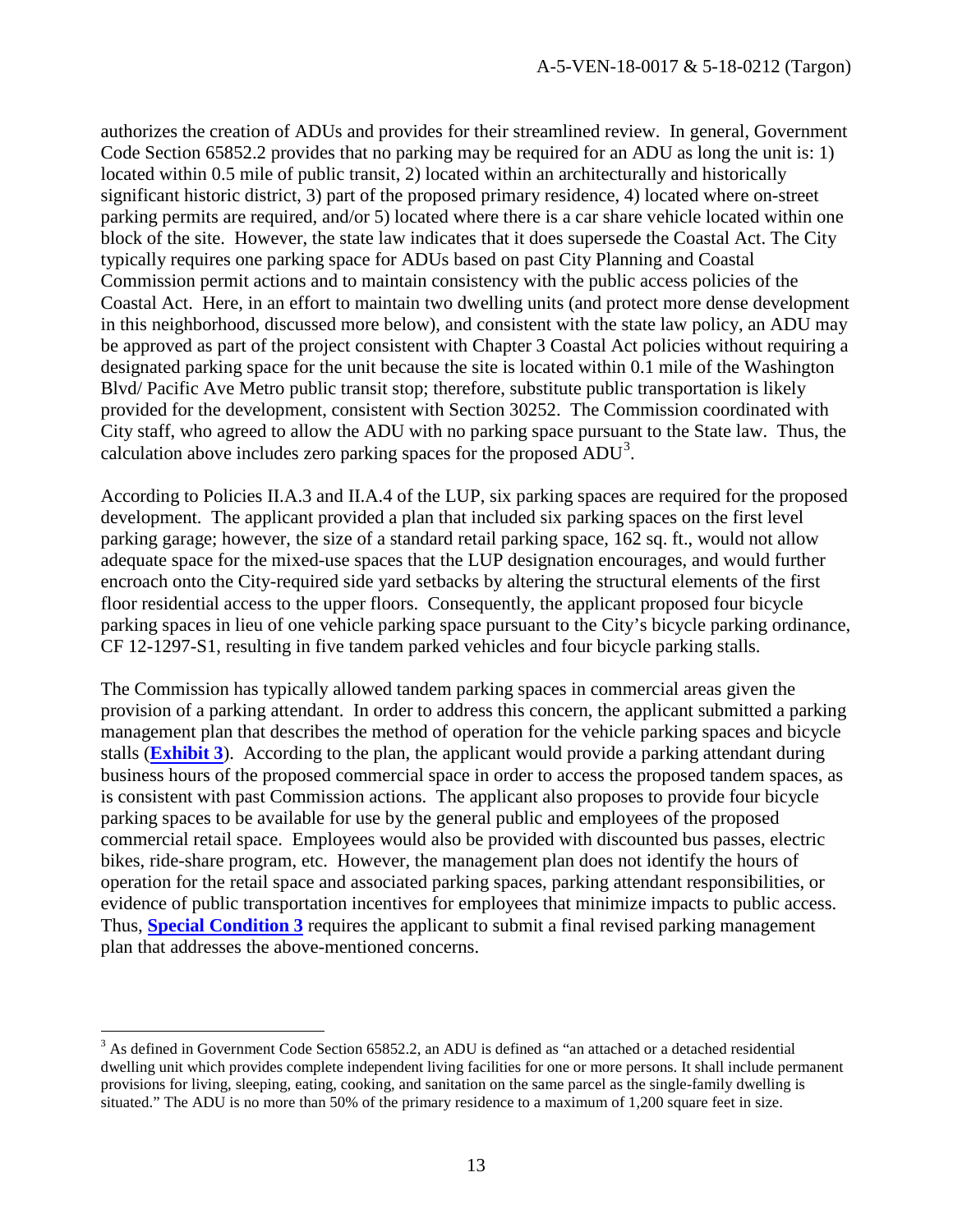As a result, even though the project is short one parking space required by the certified LUP, Section 30252 of the Coastal Act, which is the standard of review, requires that development must provide adequate parking facilities *or substitute means of serving the development with public transportation*. Here, the project, as conditioned, provides for substitute transportation mechanisms to serve the proposed development in conjunction with five parking spaces on-site; the project therefore can be found consistent with Sections 30211, 30212, 30222, 30252 and 30253 of the Coastal Act.

### <span id="page-13-0"></span>**C. DEVELOPMENT**

Section 30250 of the Coastal Act states, in relevant part:

*(a) New residential, commercial, or industrial development, except as otherwise provided in this division, shall be located within, contiguous with, or in close proximity to, existing developed areas able to accommodate it or, where such areas are not able to accommodate it, in other areas with adequate public services and where it will not have significant adverse effects, either individually or cumulatively, on coastal resources….* 

Section 30604 of the Coastal Act states, in relevant part:

*(f) The commission shall encourage housing opportunities for persons of low and moderate income. In reviewing residential development applications for lowand moderate-income housing, as defined in paragraph (3) of subdivision (h) of Section 65589.5 of the Government Code, the issuing agency or the commission, on appeal, may not require measures that reduce residential densities below the density sought by an applicant if the density sought is within the permitted density or range of density established by local zoning plus the additional density permitted under Section 65915 of the Government Code, unless the issuing agency or the commission on appeal makes a finding, based on substantial evidence in the record, that the density sought by the applicant cannot feasibly be accommodated on the site in a manner that is in conformity with Chapter 3 (commencing with Section 30200) or the certified local coastal program.* 

*(g) The Legislature finds and declares that it is important for the commission to encourage the protection of existing and the provision of new affordable housing opportunities for persons of low and moderate income in the coastal zone.* 

Venice Certified Land Use Plan Policy I. A. 5. Preserve and Protect Stable Multi-Family Neighborhoods states:

*Preserve and protect stable multi-family residential neighborhoods and allow for growth in areas where there is sufficient public infrastructure and services and the residents' quality of life can be maintained and improved.* 

Venice Certified Land Use Plan Policy I. B. 1. Commercial Intensity states: *New commercial development in the Venice Coastal Zone shall be located as defined by the Land Use Policy Maps (Exhibits 9 through 12). The LUP designates approximately 160 acres of commercial and related parking uses in the following*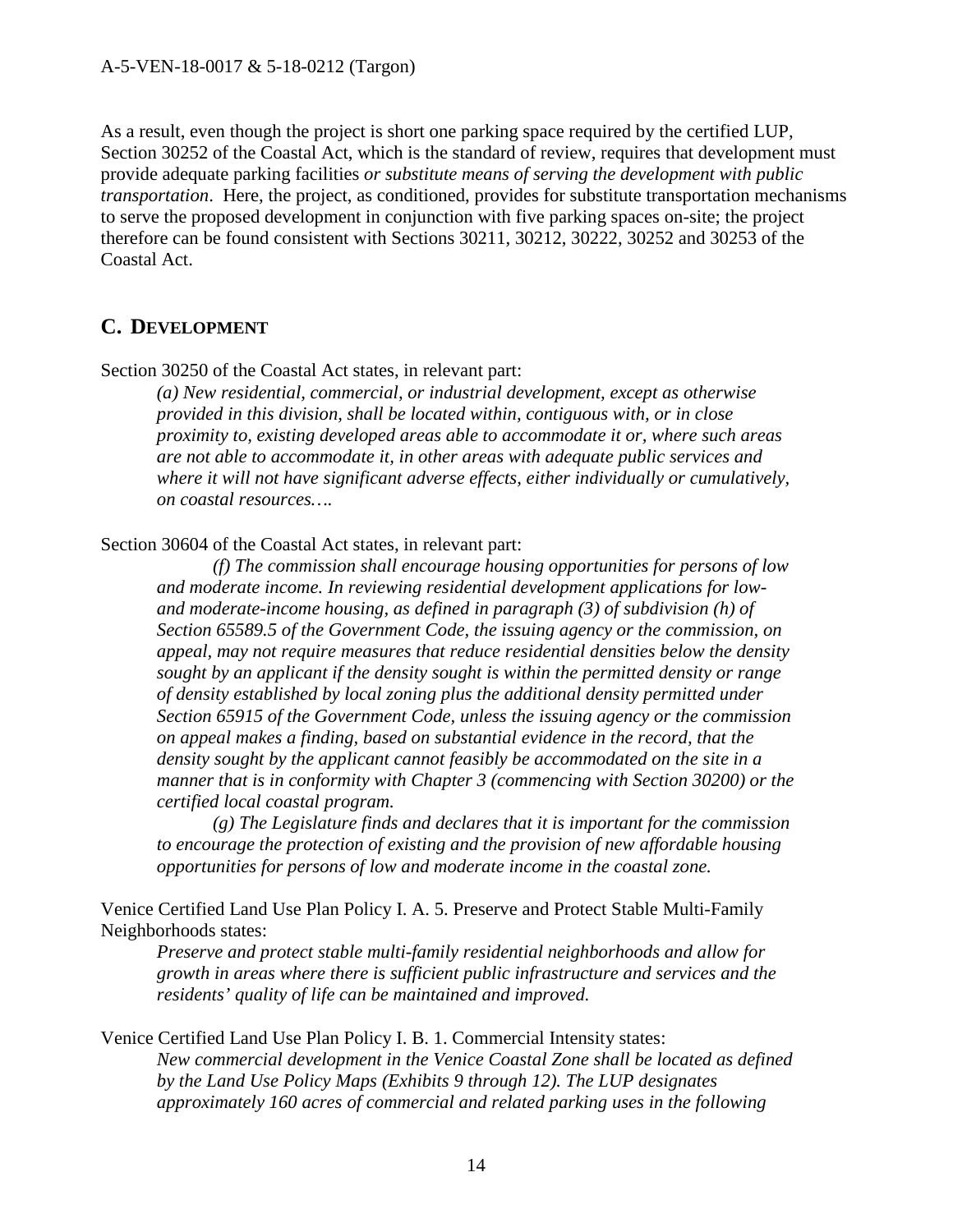*commercial land use categories: Commercial Artcraft, General Commercial, Neighborhood Commercial and Community Commercial. The land uses permitted within these categories are set forth in this section within each category. Development standards and intensities are set forth in Policy I.B.7. Parking is a permitted use in all commercial land use categories.* 

Venice Certified Land Use Plan Policy I. B. 2. Mixed-Use Development states: *Mixed-use residential commercial development shall be encouraged in all areas designated on the Land Use Policy Map for commercial use. Residential density in commercial land use designations shall not exceed one unit per 800-1200 square feet of lot area and shall comply with the Floor Area Ratio (FAR) limits set forth in Policy I.B.7. The design of mixed-use development is intended to help mitigate the impact of the traffic generated by the development on coastal access roads and reduce parking demand by reducing the need for automobile use by residents and encouraging pedestrian activity. Such development shall comply with the density and development standards set forth in this LUP.* 

Venice Certified Land Use Plan Policy I.B.6. Community Commercial Land Use, states: *The areas designated as Community Commercial on the Land Use Policy Map (Exhibits 9 through 12) will accommodate the development of community- serving commercial uses and services, with a mix of residential dwelling units and visitorserving uses. The Community Commercial designation is intended to provide focal points for local shopping, civic and social activities and for visitor-serving commercial uses. They differ from Neighborhood Commercial areas in their size and intensity of business and social activities. The existing community centers in Venice are most consistent with, and should be developed as, mixed-use centers that encourage the development of housing in concert with multi-use commercial uses. The integration and mixing of uses will increase opportunities for employees to live near jobs and residents to live near shopping. Overnight visitor-serving uses, such as hotels and youth hostels, are preferred uses in the Community Commercial land use category.* 

*Uses/Density: Community commercial uses shall accommodate neighborhood and visitor-serving commercial and personal service uses, emphasizing retail and restaurants; and mixed residential/commercial use with retail on the ground floor and personal services and residential uses on upper floors. Drive-thru facilities and billboards shall be prohibited in the Community Commercial land use category. On a commercial lot, residential uses shall not exceed one unit per 800-1200 square feet of lot area.* 

Venice Certified Land Use Plan Policy I. B. 7. Commercial Development Standards states, in relevant part:

*The following standards shall apply in all commercial land use designations, unless specified elsewhere within this Land Use Plan. Density/Intensity: Maximum Floor Area Ratio (FAR) 0.5 to 1 for retail only (including restaurants) 1.0 to 1 for retail / office*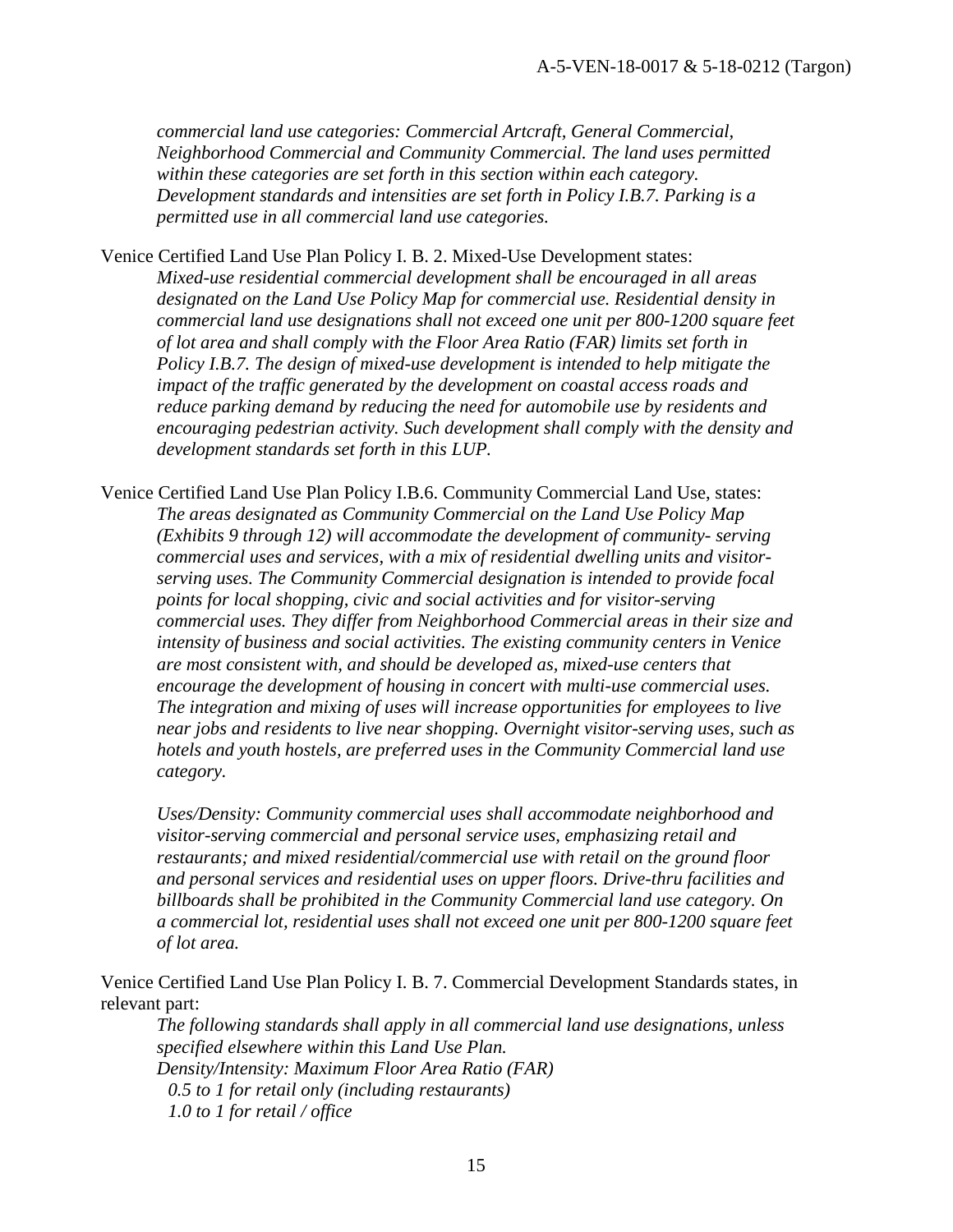*1.5 to 1 for retail and/or office and residential Parking: See Land Use Plan Policies II.A.3 and II.A.4. Yards: Per the following Ground Level Development Policy which requires that commercial development be designed in scale with, and oriented to, the adjacent pedestrian accessways (i.e. sidewalks).* 

*Ground Level Development: Every commercial structure shall include a Street Wall, which shall extend for at least 65% of the length of the street frontage, and shall be located at the property line or within five feet of the property line, except on Ocean Front Walk, where all commercial buildings shall have the Street Wall set zero (0) feet from the building line. The required Street Wall at sidewalk level shall be a minimum of 13 feet high. (A Street Wall is the exterior wall of a building that faces a street.)*

Venice Certified Land Use Plan Policy I. E.1 General, states:

*Venice's unique social and architectural diversity should be protected as a Special Coastal Community pursuant to Chapter 3 of the California Coastal Act of 1976.* 

The Coastal Act encourages concentration of development in existing developed areas (Section 30250) and requires the Commission to encourage housing opportunities for low- and moderateincome households (Section 30604). Concentrating development in existing developed areas provides more opportunities for people to live near places they work and recreate, such as the beach, and, thereby, reduces impacts to coastal resources. Impacts to roads and vehicle miles traveled would be reduced by having a more intense stock of housing located closer to employment and recreational opportunities within the coastal zone. Also, by having a higher density in an existing developed area, it places more people in a single location so that public transit service is facilitated, which then again aids in reducing the number of cars on streets and thus reduces impacts to coastal resources and public access. Siting dense development in urbanized areas reduces urban sprawl, and furthermore reduces the pressure to extend development into adjacent undeveloped areas, which may contain sensitive coastal resources.

These Coastal Act policies, along with LUP Policies I.A.5 and I.E.1, support the protection of existing housing stock in the coastal zone and concentration of development in areas that will minimize impacts to coastal resources. In addition, the State Legislature enacted Government Code Sections 65852.2 in 2017 to establish a streamlined review of ADUs in an effort to address the housing crisis in California. The provision of ADUs encourages smaller, more affordable housing units within the coastal zone, as well as non-automobile circulation where adequate public services exist to serve the proposed project. Thus, the project's inclusion of an ADU is consistent with Coastal Act policies encouraging concentration of development and low- and moderate-income housing opportunities in the coastal zone. Furthermore, the proposed use of commercial retail with residential units is consistent with Sections 30222, 30250, 30252, 30253, 30604 of the Coastal Act to allow for increased recreational, business, and social activities along the coast for both residents and visitors.

#### **Community Character**

The block that the subject site stretches 232 feet from Washington Blvd to  $30<sup>th</sup>$  Ave and is bound by OFW and Speedway. The block is designated Community Commercial in the LUP, and the lots north of 30<sup>th</sup> Ave are designated Multi-family residential. The block contains six legal lots, which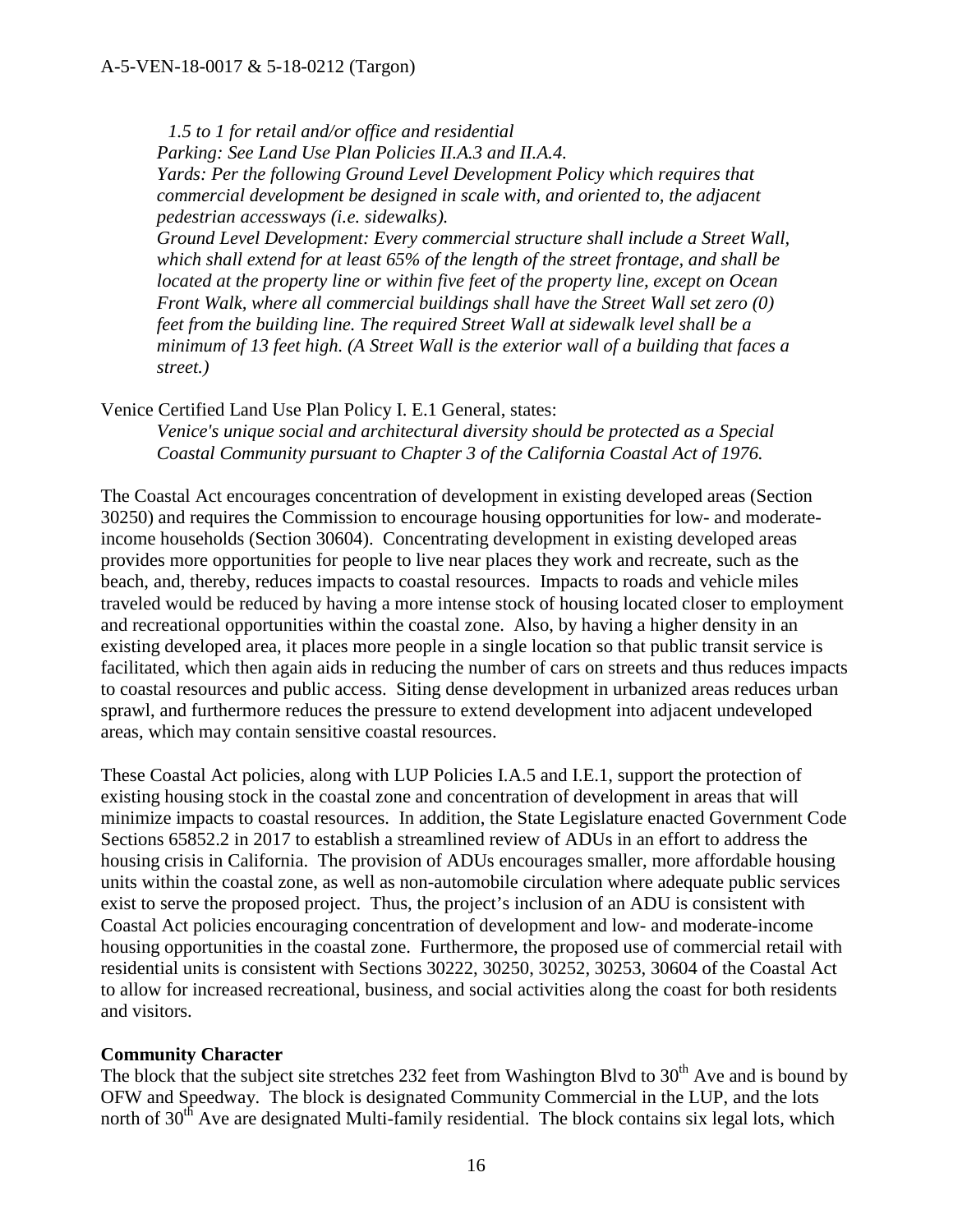include a variety of uses, including a restaurant/ cocktail lounge (1 E Washington), a restaurant/ store/ office (3015 OFW), a condominium (3007-3009 OFW), and multi-unit structures (3003 and 3005 OFW). The subject site is situated in between the restaurant/ store/ office and condominium structures. The proposed mixed-use structure is compatible with the existing land uses in the block and LUP designation that further increases opportunities for employees to live near jobs and residents to live near shopping, recreation and public transit areas (Policy I.B.6).

Policy I.B.6 of the certified LUP allows one unit per 1,200 sq. ft. of lot area. Policy I.B.7 of the certified LUP limits FAR to 1.5 to 1 for retail and/or residential uses. Thus, the 2,520 sq. ft. lot allows up to two dwelling units onsite with a total FAR of 3,780 sq. ft. In this case, the applicant is proposing two residential units—a single-family residence and an ADU—which is consistent with LUP Policy I.B.6 and I.B.7. The subject lot area is 2,520 sq. ft. Policy I.B.7 of the certified LUP limits FAR for commercial development on commercially zoned lots to 1.5 to 1 for retail and/or residential uses, which limits the floor area of any new development on the subject lot to 3,780 sq. ft. The proposed structure is 4,584 sq. ft., which exceeds the FAR limit. Therefore, **[Special](#page-4-2)  [Condition 1](#page-4-2)** requires that the revised plans conform to the FAR limit outlined in Policy I.B.7 of the certified LUP, which will further reinforce that the proposed mixed-use structure will be compatible with the character of the community.

When the Commission certified the Venice LUP in 2001, it recognized Venice as a special coastal community to be protected. The LUP considered the potential impacts that development could have on community character and adopted policies and specific residential building standards to ensure development was designed with pedestrian scale and sited within existing developed areas that allow for work and recreation. Given the specific conditions surrounding the subject site and the diverse development pattern of Venice, it is appropriate to use the certified LUP policies as guidance in determining whether or not the project is consistent with the Coastal Act.

The applicant has altered the project substantially in response to the Commissioner's finding of substantial issue during the appeal hearing. The changes include an addition of the ADU and retail space and increasing structural setbacks along OFW to minimize impacts to public access. As revised and conditioned, the proposed development will be compatible with the character and scale of the surrounding area. Therefore, as conditioned, the development conforms to Section 30250 and 30604 of the Coastal Act, as well as LUP policies relating to community character and development.

### <span id="page-16-0"></span>**D. WATER QUALITY**

Section 30230 of the Coastal Act states:

*Marine resources shall be maintained, enhanced, and where feasible, restored. Special protection shall be given to areas and species of special biological or economic significance. Uses of the marine environment shall be carried out in a manner that will sustain the biological productivity of coastal waters and that will maintain healthy populations of all species of marine organisms adequate for longterm commercial, recreational, scientific, and educational purposes.*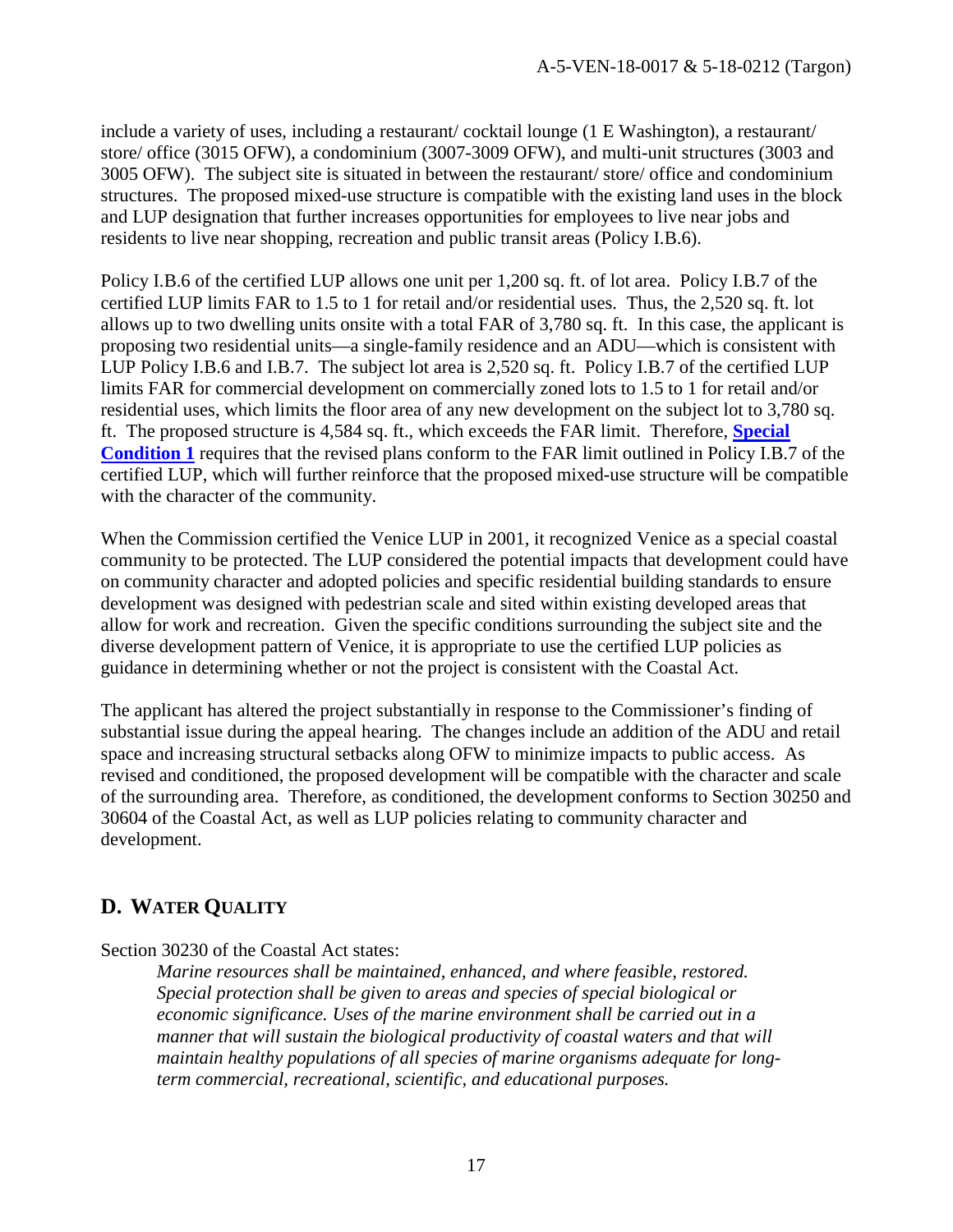#### Section 30231 of the Coastal Act states:

*The biological productivity and the quality of coastal waters, streams, wetlands, estuaries, and lakes appropriate to maintain optimum populations of marine organisms and for the protection of human health shall be maintained and, where feasible, restored through, among other means, minimizing adverse effects of waste water discharges and entrainment, controlling runoff, preventing depletion of ground water supplies and substantial interference with surface waterflow, encouraging waste water reclamation, maintaining natural vegetation buffer areas that protect riparian habitats, and minimizing alteration of natural streams.*

The project site is located approximately 450 ft. away from the mean high tide line within an urbanized residential area. Landscaping onsite with native/non-native drought –tolerant plants are generally required to minimize impacts to water quality due to the presence of impervious surfaces. Although no landscaping is proposed at this time, in the future, the applicant or subsequent owners/occupants of the site may decide to landscape the site. Therefore, **[Special Condition 4](#page-5-2)**, requires that primarily drought tolerant and native plant species be used at the site. In addition, the proposed development has a potential for a discharge of polluted runoff from the project site into coastal waters. The development, as proposed and as conditioned, incorporates design features to minimize the effect of construction and post-construction activities on the marine environment. In order to ensure that water quality is preserved and energy use is minimized over the life of the development, **[Special Condition 5](#page-5-3)** requires the applicant to implement construction BMPs. These design features include, but are not limited to, the disposal of demolition debris at appropriate locations, containment of hazardous liquids and disposal offsite, appropriate management of equipment and construction materials, and for the use of post-construction best management practices such as directing roof drainage to nearby City/ County sewer system to minimize the project's adverse impact on coastal waters.

Therefore, the Commission finds that the proposed development, as conditioned, conforms with Sections 30230 and 30231 of the Coastal Act regarding the protection of water quality to promote the biological productivity of coastal waters and to protect human health.

### <span id="page-17-0"></span>**E. HAZARDS**

Section 30253 of the Coastal Act states, in relevant part:

*New development shall…(a) Minimize risks to life and property in areas of high geologic, flood, and fire hazard. (b) Assure stability and structural integrity, and neither create nor contribute significantly to erosion, geologic instability, or destruction of the site or surrounding area or in any way require the construction of protective devices that would substantially alter natural landforms along bluffs and cliffs. (e) Where appropriate, protect special communities and neighborhoods that, because of their unique characteristics, are popular visitor destination points for recreational uses.*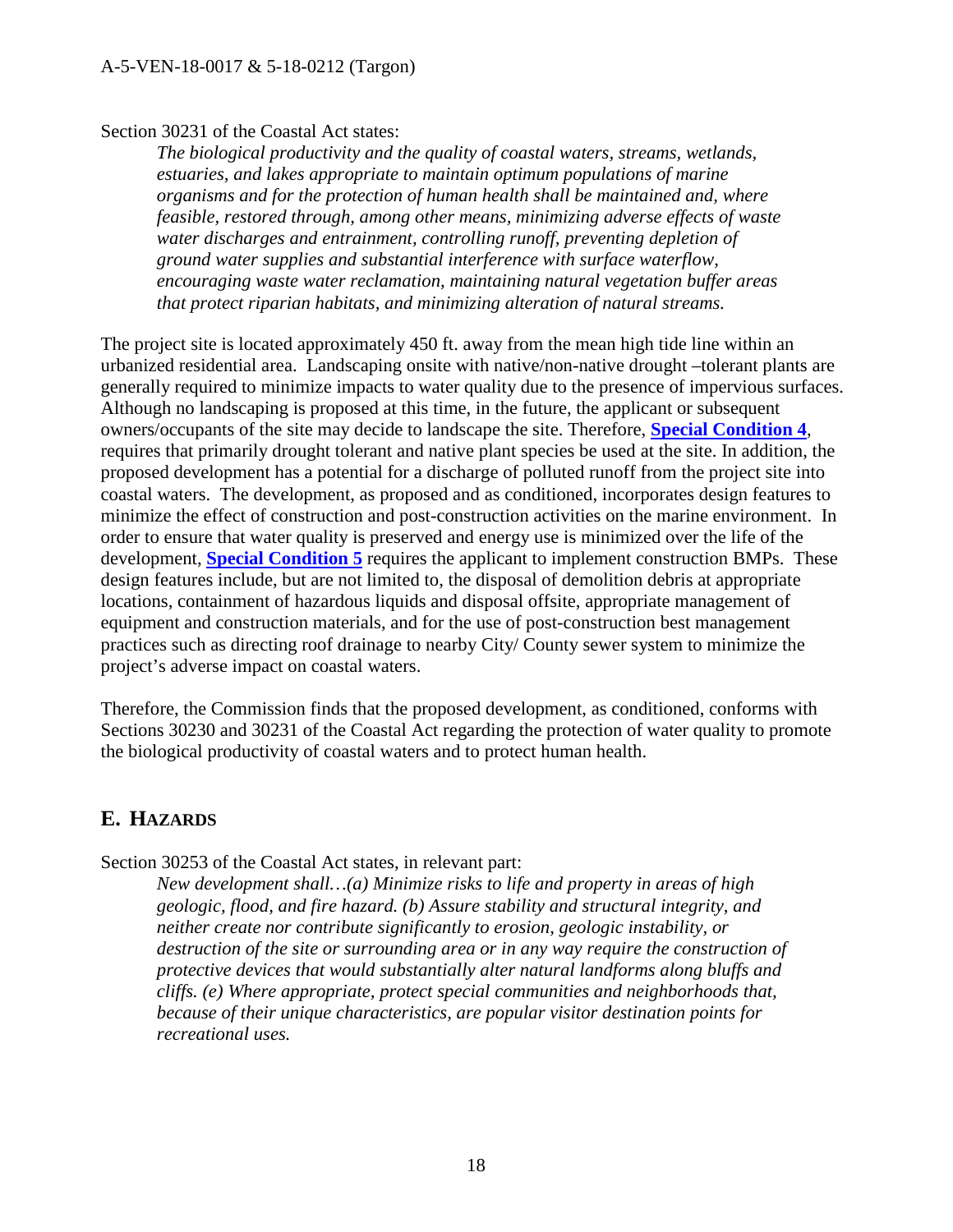#### **Sea Level Rise**

The Commission<sup>[4](#page-18-0)</sup> utilizes high emission scenarios from the Ocean Protection Council's (OPC) most recent projections under the 2018 guidelines to evaluate the vulnerability of new development within its economic life (7[5](#page-18-1) years). According to the OPC's figures<sup>5</sup>, approximately 3.3 ft. of SLR is anticipated for low-risk development, a rise of 6.8 ft. is anticipated for medium- to high-risk development, and a rise of 10 ft. is anticipated for extremely vulnerable development such as projects located on the water (i.e. docks, bulkheads, etc.) by the year 2100. The OPC Guidance recommends that development of only moderate adaptive capacity, including residential development, use the medium- to high-risk projection, 6.8 ft., to inform decisions regarding residential development. Additionally, the City of Los Angeles produced a report titled "*Venice Sea Level Rise Vulnerability Assessment*" dated May 25, 2018[6](#page-18-2) that present area-specific SLR analysis to support an update to the Local Coastal Program (LCP) in the Venice coastal zone. According to the Vulnerability Assessment, *"beachfront development could experience flooding during large storms with +3.3 ft. SLR"* and the project site is one of 5,000 parcels that would be affected by SLR even with +6.6 ft. SLR. In the past, during large storm events, property owners have responded through temporary measures such as placement of sandbags along the front yard, and further minimizing risk to life and property through forewarning and temporary relocation of tenants.

According to the City of Los Angeles' Vulnerability Assessment, projections of an approximately 6.5-ft. high tide can lead to scenarios where flooding could enter a failed tide gate at the marina into Ballona Lagoon, under/over Washington Blvd, and into the Venice Canals. Moreover, USGS CoSMoS, the best available regional SLR modeling tool, shows that flooding would come from the Canals over Washington Blvd and inundate the landward side of the subject site when utilizing +6.6 ft. SLR with no storm scenario (**[Exhibit 4](https://documents.coastal.ca.gov/reports/2019/3/w21a&b/w21a&b-3-2019-exhibits.pdf)**). Shoaling, particularly in low-lying areas, can also contribute to flooding events subsequent to a large storm event by elevating groundwater levels to the surface and exacerbate inland flooding. This suggests that with increased storm frequencies, the property may potentially experience a longer duration of flooding from inland areas within 75 years, potentially leading to long-term or permanent damage of property.

Additionally, according to the City of LA Vulnerability Assessment, the beach is expected to erode by 10-20% with a 3.3-ft. rise in sea level and 25-50% with a 6.6-ft. rise in sea level. The coastal hazards analysis submitted by the applicant dated May 29, 2018 states that the beach fronting the site has generally not experienced long-term erosion, but rather a long-term accretion of sand by approximately 0.5 to 6.6 ft. /yr.  $(USGS, 2019^7)$  $(USGS, 2019^7)$  $(USGS, 2019^7)$ . On the California coast, the effect of a rise in sea level will be the landward migration of the intersection of the ocean with the shore, which will result in increased flooding, erosion, and storm impacts to coastal areas. On a relatively flat beach, with a slope of 40:1, a simple geometric model of the coast indicated that every centimeter of sea level rise will result in a 40 cm landward movement of the ocean/beach interface. The applicant's analysis indicates that even with an erosion rate of 2 ft. /yr., the shoreline will move inland by

<span id="page-18-0"></span> $\overline{a}$ <sup>4</sup> California Coastal Commission. "*Sea Level Rise Policy Guidance: Interpretive Guidelines for Addressing Sea Level* 

<span id="page-18-1"></span>*Rise in Local Coastal Programs and Coastal Development Permits". 7 November 2018.*<br><sup>5</sup> Ocean Protection Council. "*State of California: Sea-Level Rise Guidance 2018 Update*". Pp. 69-71.<br>http://www.opc.ca.gov/webmaster/ftp

<span id="page-18-2"></span><sup>&</sup>lt;sup>[6](http://www.opc.ca.gov/webmaster/ftp/pdf/agenda_items/20180314/Item3_Exhibit-A_OPC_SLR_Guidance-rd3.pdf)</sup> Reference: Prepared by Moffatt & Nichol; Dudek; Kearns & West. Prepared for City of Los Angeles. *Venice Sea* 

<span id="page-18-3"></span>*Level Rise Vulnerability Assessment.* 25 May 2018.<br><sup>7</sup> United States Geological Service. 2019. "*Coastal and Marine Geology Program: National Assessment of Shoreline Change*". [https://coastalmap.marine.usgs.gov/js\\_map/national/ShoreLC/.](https://coastalmap.marine.usgs.gov/js_map/national/ShoreLC/)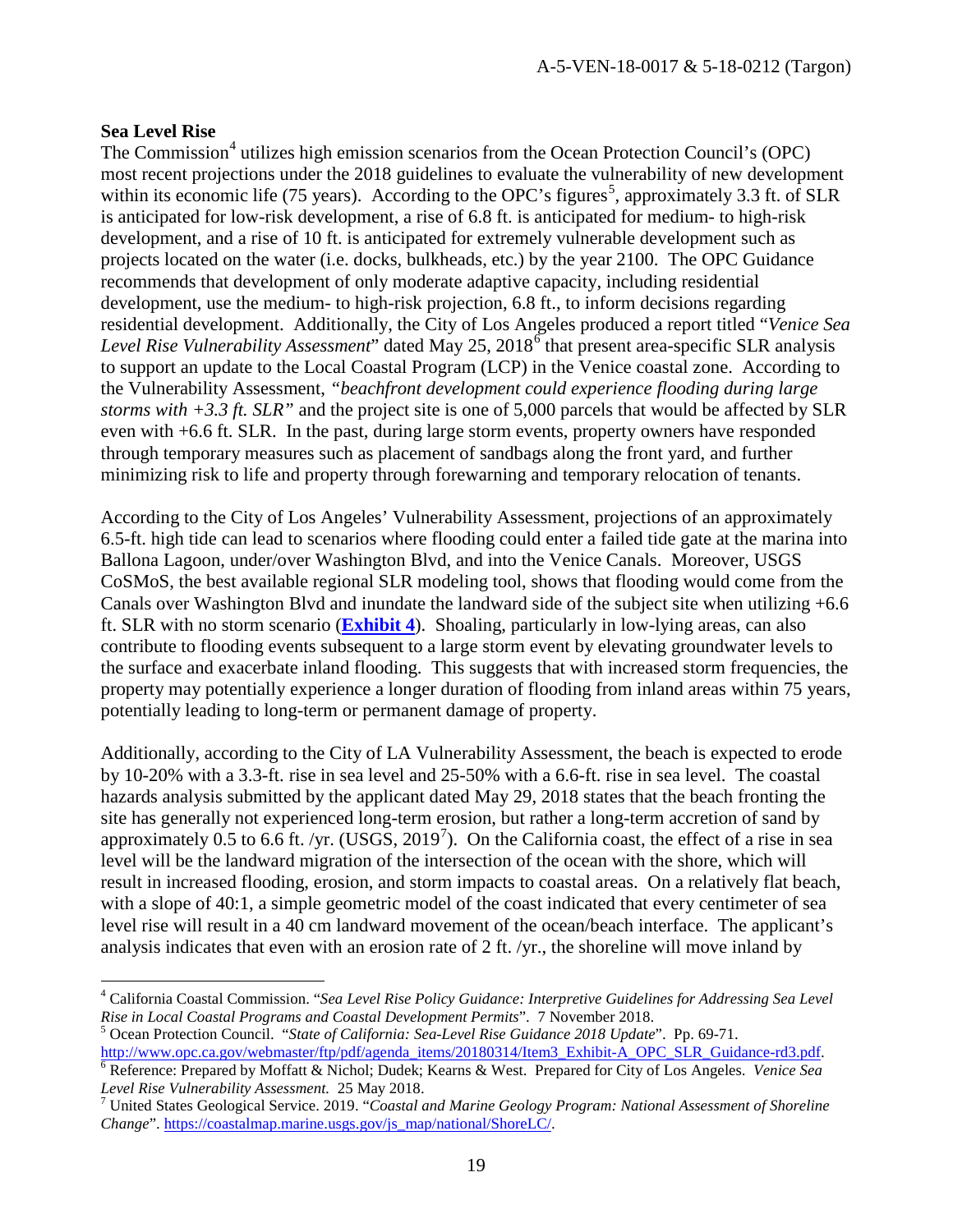approximately 150 ft. There is uncertainty associated with erosion and sediment supply. However, historic evidence of the Venice Beach shoreline and CoSMoS projections indicate that the sandy beach fronting the property likely will not experience inundation under the given SLR scenarios, and that the structure will not likely be subject to direct wave run-up even with the OPC's projected +6.6-ft. SLR (**[Exhibit 4](https://documents.coastal.ca.gov/reports/2019/3/w21a&b/w21a&b-3-2019-exhibits.pdf)**).

Rather, the flood scenarios listed above would affect a majority of the Venice community, including inland areas, through flooding from the canals, potential failure of tide gates, and overcapacity of storm drains and implies that a regional management plan that addresses redevelopment potential and feasible alternatives will need to occur. The Commission has released the Residential Adaptation Guidelines dated March 2018, and provides methods for local governments to address coastal hazard issues under the LCP process. The LUP does not include provisions that address adaptation to hazards such as SLR; however, City and Commission staff are in the process of updating the LUP, and will include policies to address SLR adaptation for new development in response to the City of LA's SLR Vulnerability Assessment study.

Nevertheless, development adjacent to the ocean is inherently hazardous, and cannot be guaranteed to be safe from such hazards. As our understanding of SLR continues to evolve, it is possible that SLR projections will continue to change as well (as evidenced by the recent updates to best available science). While uncertainty will remain with regard to exactly how much sea levels will rise and when, the direction of sea-level change is clear and it is critical to continue to assess SLR vulnerabilities when planning for future development. Importantly, maintaining a precautionary approach that considers high or even extreme SLR rates and includes planning for future adaptation will help ensure that decisions are made that will result in a resilient coastal California.

Given its location on a beach-fronting lot, the project site has the potential to be impacted by a variety of coastal hazards such as tidal and storm flooding, shoaling and erosion, each as influenced by SLR over time. In this geographic area, the main issues raised by the development include exposure of the proposed development from inland coastal flooding due to tide gate malfunction or from reduced storm water capacity (Moffat & Nichol *et. al*., 2018). This inland flooding could impact roadways and other infrastructure, limiting access to the residences and damaging necessary public services. Although development currently exists between the subject site and the ocean (paved public parking lot), SLR models from CoSMoS suggest the site will likely become at risk from inland flooding within the expected 75-year life of the proposed mixed-use structure. In response to this concern, the applicant submitted a coastal hazards analysis conducted by GeoSoils, Inc. dated May 29, 2018 that assessed the vulnerability of the proposed project to coastal storm conditions and anticipated SLR. The study concluded that wave run-up will most likely not reach the subject site within the next 75 years, even under sea level rise conditions of 1.25 feet to 4.75 feet, including historic records of 8.3 feet during the 1982-83 and 1997 El Niño storms; however, as discussed above, the Commission uses the sea level rise projection of 6.8 feet by 2100, which is more than the projection used in the applicant's study. Although the applicant's study indicates that wave run-up will not likely reach the site (based on inadequate sea level rise projections), based on the City of LA Vulnerability Assessment and best available science as stated above, the site is more likely to experience flooding from inland areas and groundwater level increases (or shoaling). In addition, due to the nature of a dynamic coast, it is difficult to predict when the next flooding event would occur. Thus, in order to address the potential future hazards associated with development of this site, **[Special Condition 7](#page-7-2)** requires that the applicant assume the risks of development despite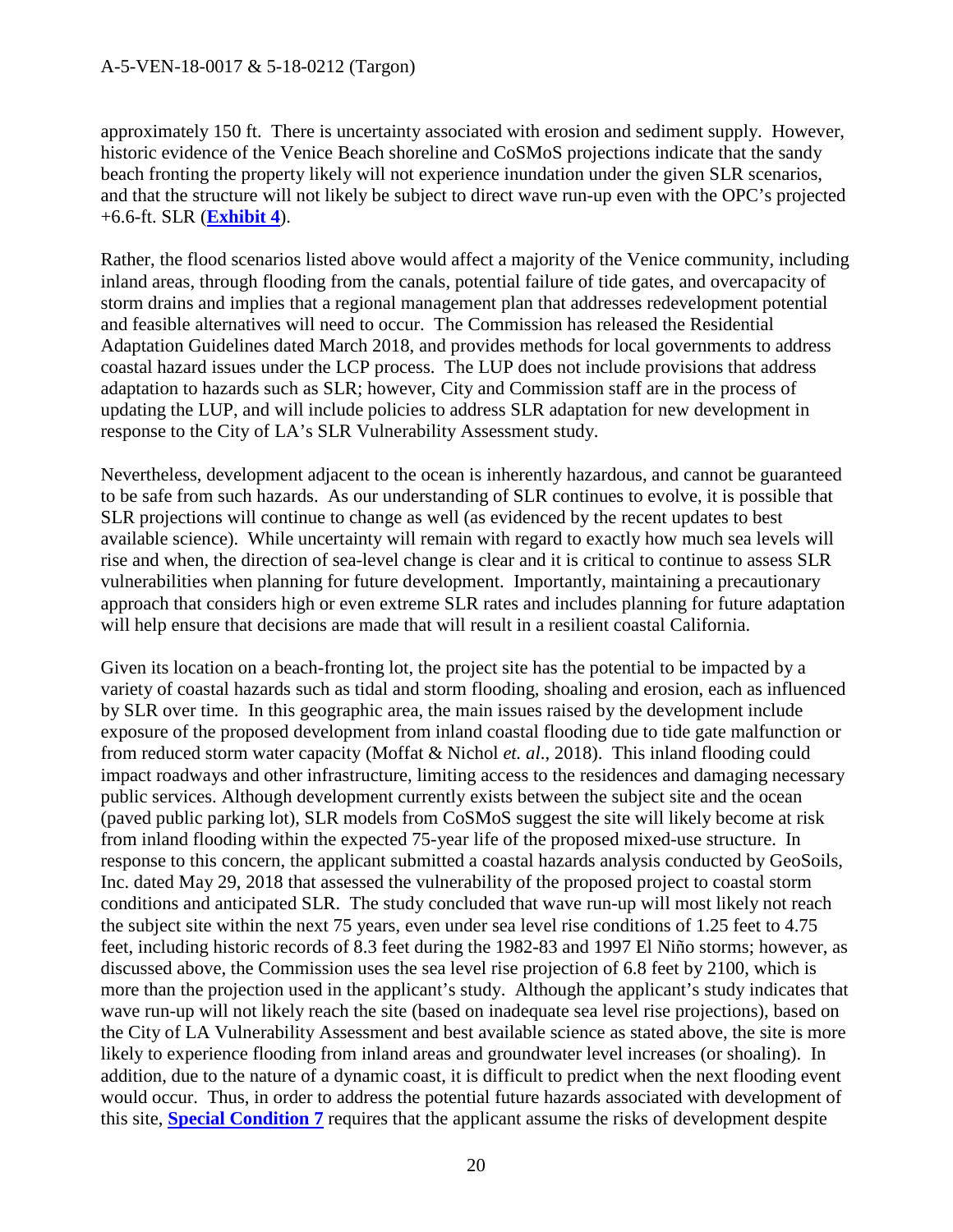the discrepancy between the SLR analysis submitted by the applicant and what the models show, utilizing figures accepted by the Commission for SLR analysis.

#### **Shoreline Protective Devices**

The Coastal Act discourages shoreline protection devices because they generally cause significant impacts on coastal resources and can constrain the ability of the shoreline to respond to dynamic coastal processes. This is expected to be exacerbated with future SLR. Shoreline protective devices (i.e. seawall/ bulkhead, groins, rock revetments) can adversely impact public beaches through the inland migration of the shoreline due to erosion, and further increase the rate of loss of beach due to wave deflection and/or scouring. Due to the small lot size of the subject site, such devices will most likely be placed on the public sandy beach fronting the structure resulting in a potential loss of beach area formerly available to the general public. In addition, shoreline protective devices may impact public views by detracting from a natural and open beach experience. With expected SLR and related erosion and flooding, the area between the subject site and ocean waters is expected to narrow with time. Likewise, flooding from the canals is expected to approach the subject site more and more in the future, raising the question of potential impacts to the subject site due to these coastal hazards, which in turn raises the question of a possible request for future shoreline protection at the site.

Here, the applicant has not proposed to construct a shoreline protection device and no shoreline protection would be authorized by this permit. Although the site is not currently threatened by coastal hazards and the proposed project has been designed to be stable and structurally sound under current conditions, given future SLR scenarios, the site may become threatened by coastal hazards, including SLR, in the future. Therefore, **[Special Condition 6](#page-6-0)** requires the applicant to waive any right to construct a future shoreline protective device in the event that the property is threatened by the above-mentioned coastal hazards that may otherwise alter natural landforms. Furthermore, if the development were found to be threatened and, consequently, required to be removed by a public agency due to the risks posed by the structure to public health, **[Special Condition 6](#page-6-0)** requires that the applicant remove the development under an amendment to this permit or a separate CDP. This condition recognizes that predictions of the future cannot be made with certainty, thereby allowing for development that is currently safe and expected to be for most of its economic life, but ensuring that the future risks of property damage or loss arising from sea level rise or other changed circumstances are borne by the applicant enjoying the benefits of new development, and not the public.

Additionally, the proposed development is located within an area that is subject to storm winds and waves, surges, flooding, erosion and other coastal hazards. The risks of harm cannot be completely eliminated and thus, **[Special Condition 7](#page-7-2)** requires that the applicant assume to risks of development associated with beach-front areas. **[Special Condition](#page-7-3) 8** requires that the property owner record a deed restriction that imposes the terms and conditions of this permit as restrictions on use and enjoyment of the property and provide any prospective purchaser and any future owners of the site with recorded notice that the restrictions are imposed on the subject property.

The development is located within an existing developed area and, as conditioned, has been designed to assure structural integrity, and will avoid cumulative adverse impacts on public access. Therefore, the Commission finds that the development, as conditioned, conforms to Section 30253 of the Coastal Act.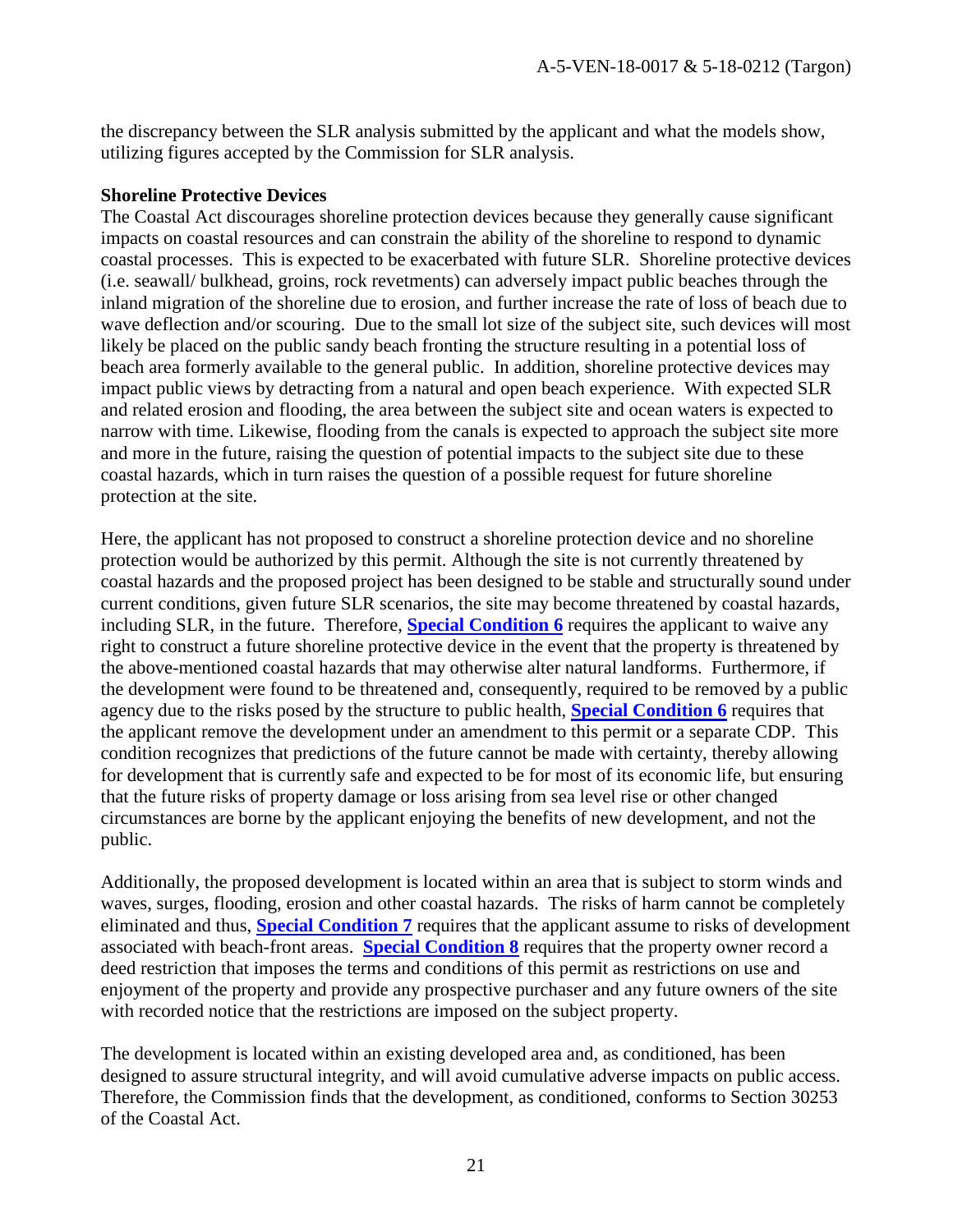### <span id="page-21-0"></span>**F. LOCAL COASTAL PROGRAM (LCP)**

The Coastal Act required that the Commission consider the effect on a local coastal program when it approves a project. Section 30604(a) of the Coastal Act provides that the Commission shall issue a coastal development permit only if the project will not prejudice the ability of the local government having jurisdiction to prepare a Local Coastal Program (LCP) which conforms with Chapter 3 policies of the Coastal Act:

Section 30604 (a) of the Coastal Act states:

*Prior to certification of the Local Coastal Program, a Coastal Development Permit shall be issued if the issuing agency, or the Commission on appeal, finds that the proposed development is in conformity with the provisions of Chapter 3 (commencing with Section 30200) of this division and that the permitted development will not prejudice the ability of the local government to prepare a local coastal program that is in conformity with the provisions of Chapter 3 (commencing with Section 30200).*

Prior to certification of the Local Coastal Program, a Coastal Development Permit shall be issued if the issuing agency, or the Commission on appeal, finds that the proposed development is in conformity with the provisions of Chapter 3 (commencing with Section 30200) of this division and that the permitted development will not prejudice the ability of the local government to prepare a local coastal program that is in conformity with the provisions of Chapter 3 (commencing with Section 30200). The City of Los Angeles does not have a certified Local Coastal Program for the Venice area. The City of Los Angeles Land Use Plan (LUP) for Venice was effectively certified on June 14, 2001. In addition, the Commission and City staffs are in the process of updating the LUP and will require Commission approval in the near future. The Commission's standard of review for the proposed development is the Chapter 3 policies of the Coastal Act. The certified Venice LUP is advisory in nature and may provide guidance.

As conditioned, the proposed development is consistent with Chapter 3 of the Coastal Act and with the certified Land Use Plan for the area. Approval of the project, as conditioned, will not prejudice the ability of the local government to prepare an LCP that is in conformity with the provisions of Chapter 3 of the Coastal Act.

### <span id="page-21-1"></span>**G. CALIFORNIA ENVIRONMENTAL QUALITY ACT (CEQA)**

Section 13096 of the Commission's regulations requires Commission approval of Coastal Development Permit applications to be supported by a finding showing the application, as conditioned by any conditions of approval, to be consistent with any applicable requirements of the California Environmental Quality Act (CEQA). Section 21080.5(d) (2) (A) of CEQA prohibits a proposed development from being approved if there are feasible alternatives or feasible mitigation measures available, which would substantially lessen any significant adverse effect which the activity may have on the environment. The City is the lead agency for assuring CEQA compliance.

The Commission has imposed special conditions to minimize impacts to visual resources, public access, water quality and coastal hazards. The applicant has demonstrated that other alternatives